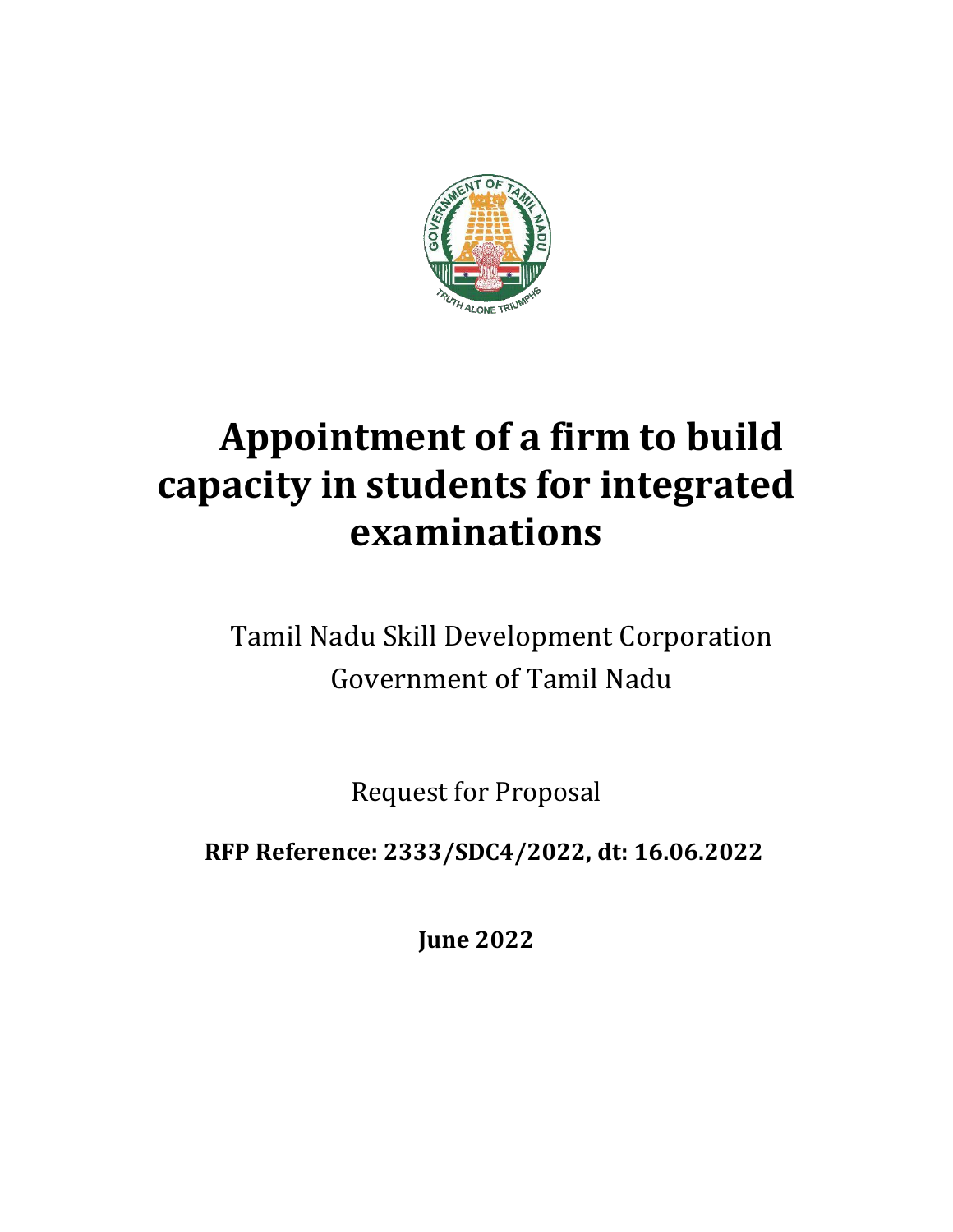# <span id="page-1-0"></span>**TABLE OF CONTENTS**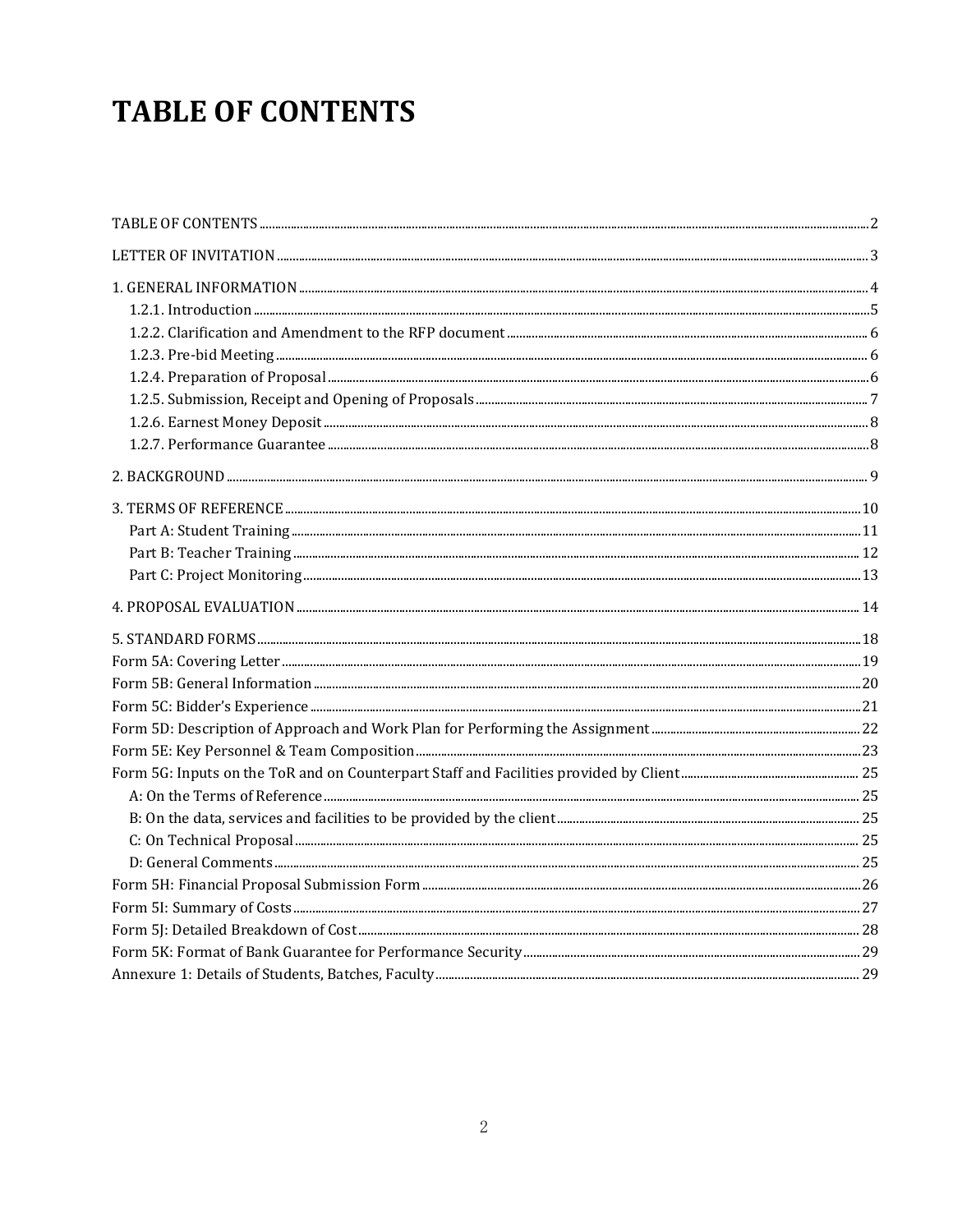# <span id="page-2-0"></span>**LETTER OF INVITATION**

### **Managing Director**

Tamil Nadu Skill Development Corporation, 1st Floor, Employment Office, Alandur Rd, Thiru Vi Ka Industrial Estate, Guindy, Chennai, Tamil Nadu - 600032.

## **RFP Reference: 2333/SDC4/2022, dt: 16.06.2022**

**Assignment Title:** Appointment of a firm to build capacity in student for integrated examinations.

The Office of Managing Director, Tamil Nadu Skill Development Corporation, Government of Tamil Nadu (hereinafter referred as "Authority") invites eligible organizations, agencies, firms, training centres (hereinafter referred as "Bidders") to indicate their interest in providing their services towards training of students for entrance examinations such as IIT JEE, NEET, NCLAT etc. targeted to improve the overall access to and quality of education in the State of Tamil Nadu.

The RFP comprises of the following 5 parts:

- 1. General Information
- 2. Background
- 3. Terms of Reference
- 4. Proposal Evaluation
- 5. Standard Forms (Technical and Financial)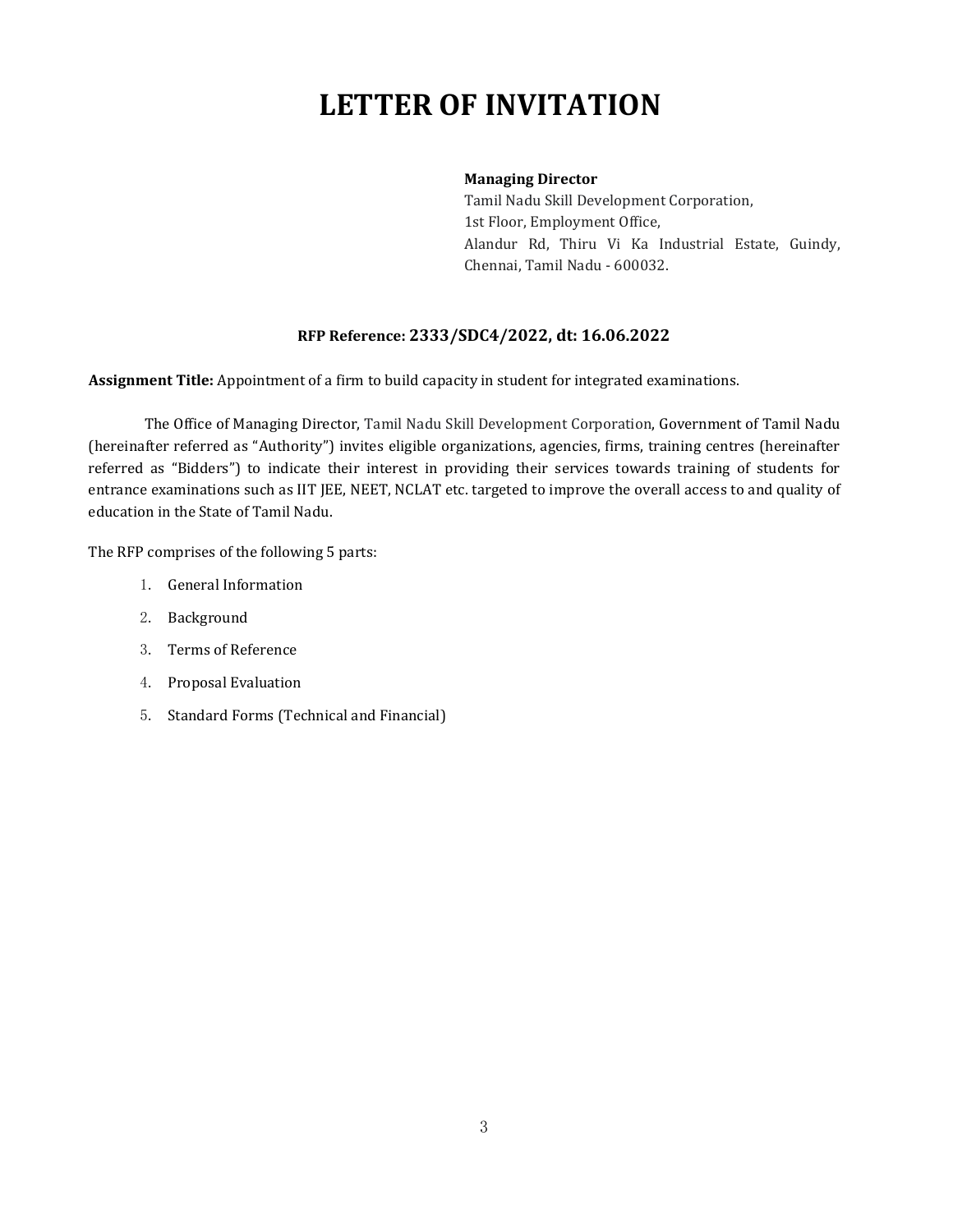# <span id="page-3-0"></span>1. **GENERAL INFORMATION**

# **1.1. RFP Data Sheet**

| No. | <b>Particulars</b>                                                                                                                      | <b>Remarks</b>                                                                                                                                                                            |
|-----|-----------------------------------------------------------------------------------------------------------------------------------------|-------------------------------------------------------------------------------------------------------------------------------------------------------------------------------------------|
| 1   | RFP No.                                                                                                                                 | RFP Reference: 2333/SDC4/2022, dt:16.06.2022                                                                                                                                              |
| 2   | Name of the Assignment                                                                                                                  | Appointment of a firm to build capacity in student for integrated<br>examinations.                                                                                                        |
| 3   | Duration                                                                                                                                | 5 years; extendable from year 1 to year 2 and so on in one year terms<br>based on performance assessment of the bidder at the sole discretion of<br>the Authority.                        |
| 4   | <b>RFP Publication Date</b>                                                                                                             | 17-06-2022                                                                                                                                                                                |
| 5   | Pre-bid Meeting (online)                                                                                                                | 05-07-2022, 3 PM. Online Pre-bid Meeting link can be obtained from<br>official website <b>www.tnskill.tn.gov.in</b> one day before the date of pre bid<br>meeting.                        |
|     |                                                                                                                                         | 15-07-2022, 12:30 PM (Noon)                                                                                                                                                               |
|     |                                                                                                                                         | Two hard copies of technical bid and One hard copy of financial bid to be<br>submitted.                                                                                                   |
|     | Bid Submission: Last date and<br>time of submission of Technical<br>Proposal, Financial Proposal and<br>EMD (Original in Physical Copy) | <b>Submission Details:</b>                                                                                                                                                                |
| 6   |                                                                                                                                         | Tamil Nadu Skill Development Corporation,                                                                                                                                                 |
|     |                                                                                                                                         | 1st Floor, Employment Office,                                                                                                                                                             |
|     |                                                                                                                                         | Alandur Rd, Thiru Vi Ka Industrial Estate, Guindy, Chennai,<br>Tamil Nadu - 600032.                                                                                                       |
| 7   | bids                                                                                                                                    | Time and date of opening of Technical $ 15-07-2022, 3:00$ PM. <b>Venue Details:</b> Same as specified in Sl. (6) above.                                                                   |
|     |                                                                                                                                         | Tamil Nadu Skill Development Corporation,                                                                                                                                                 |
|     | <b>Address for Communication</b>                                                                                                        | 1st Floor, Employment Office,                                                                                                                                                             |
| 8   |                                                                                                                                         | Alandur Rd, Thiru Vi Ka Industrial Estate, Guindy, Chennai, Tamil<br>Nadu - 600032.                                                                                                       |
|     |                                                                                                                                         | Email: pdti@tnsdc.in                                                                                                                                                                      |
| 9   | Point of Contact                                                                                                                        | 044 - 2250 0107                                                                                                                                                                           |
|     |                                                                                                                                         | "Quality cum Cost Based Selection (QCBS)" with Technical                                                                                                                                  |
| 10  | <b>Bid Evaluation</b>                                                                                                                   | component and Financial component in the ratio of 70:30.                                                                                                                                  |
| 11  | <b>Earnest Money Deposit</b><br>(Original in Physical Copy)                                                                             | Rs. 2,50,000/-(Rupees Two Lakhs and Fifty Thousand only) in the form<br>of DD or Bank Guarantee in favour of - "Samagra Shiksha Office,<br>Department of Education, Govt. of Tamil Nadu". |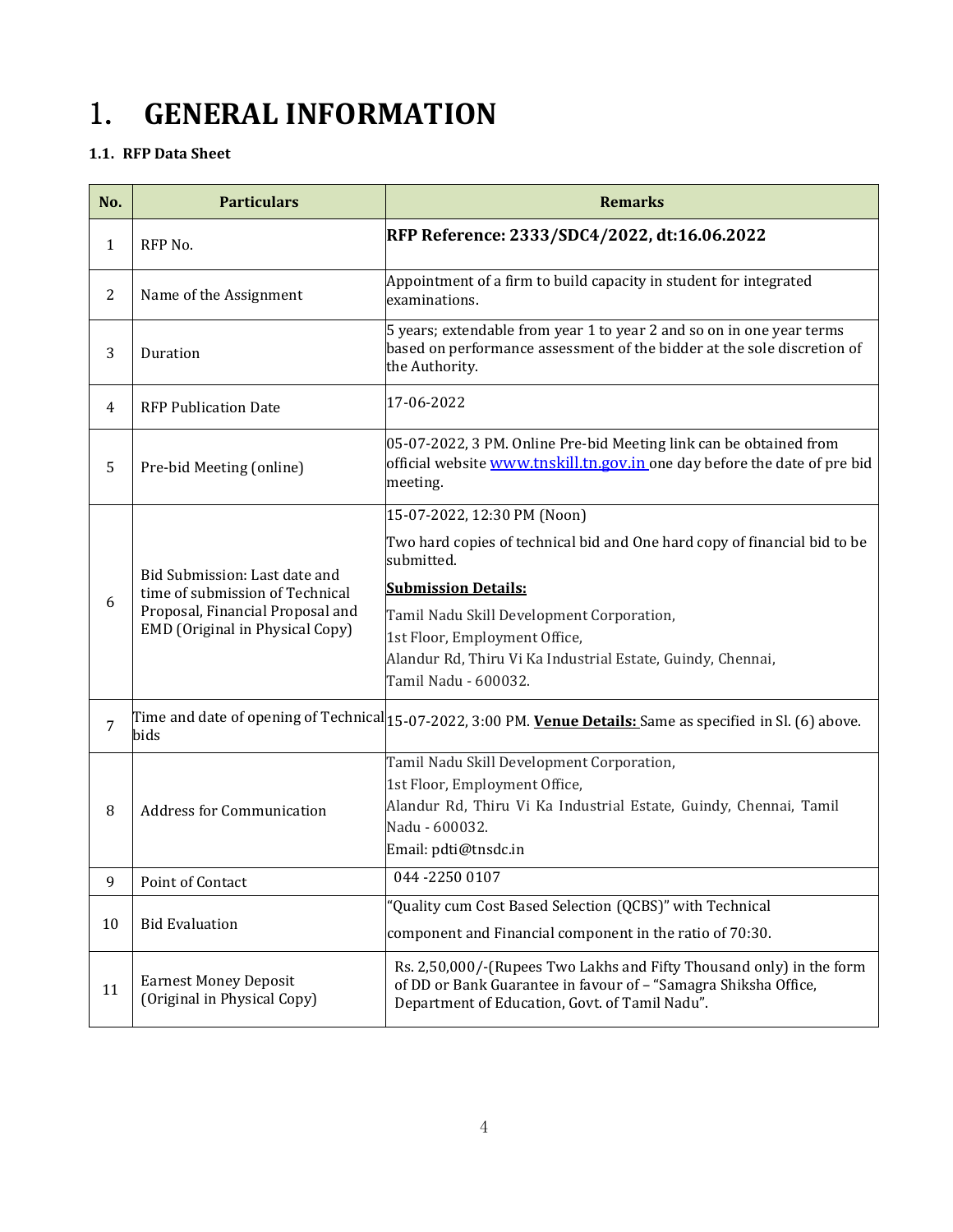## **1.2. Instructions to Bidders**

## <span id="page-4-0"></span>1.2.1. **Introduction**

The Bidders are invited to submit a Technical Proposal and a Financial Proposal, as specified in the Data Sheet for the services required for the Assignment named in the Data Sheet. The Proposals will be the basis for contract negotiations and for signing of a contract with the selected Institution.

Under this program, the state seeks to identify a competent bidder to train identified aspiring model school students in the Science and Commerce streams in Class 11 and 12, for competitive exams for Engineering, Medicine, Accountancy etc. (henceforth called "exams"). The identified institution will also be responsible for providing stipulated teacher training for identified teachers through video conferencing and providing academic materials for the above preparation to the students.

Participating Institutions who wish to bid must fulfil the following pre-requisites:

| SI.            | <b>Pre-Qualification (PQ) Criteria</b>                                                                                                                                                                                                                                                                                                                                                                                                                                 |  |  |  |
|----------------|------------------------------------------------------------------------------------------------------------------------------------------------------------------------------------------------------------------------------------------------------------------------------------------------------------------------------------------------------------------------------------------------------------------------------------------------------------------------|--|--|--|
| $\mathbf{1}$   | All bidders should be registered as a Trust/ Society/ Section 8 Company; or should be registered under the<br>Companies Act/LLP Act and should have been in existence for at least five years on the date of publication of<br>this bid.                                                                                                                                                                                                                               |  |  |  |
| 2              | The bidder should have been in the business of providing training for competitive exams for the last five<br>years at the time of notification of this tender (FY 17-18, FY 18-19, FY 19-20, FY 20-21 and FY 21-22).                                                                                                                                                                                                                                                   |  |  |  |
| 3              | The bidder should have consolidated turnover of at least Rs. 5 Crore in each of the last 3 financial years<br>(2018-19, 2019-20, 2020-21).                                                                                                                                                                                                                                                                                                                             |  |  |  |
|                | The bidder should have detailed results on the JEE Main, NEET and CPT available on a student-by-student<br>basis and be able to connect the evaluation committee with any of the students on the list for reference<br>checks. The bidder should have an average over the past 3 years (2019, 2020, 2021) of at least                                                                                                                                                  |  |  |  |
| 4              | 50 students clearing the JEE Main<br>$\bullet$                                                                                                                                                                                                                                                                                                                                                                                                                         |  |  |  |
|                | 50 students securing a score of 400 or above on the NEET<br>$\bullet$                                                                                                                                                                                                                                                                                                                                                                                                  |  |  |  |
|                | 50 students clearing the CPT exam                                                                                                                                                                                                                                                                                                                                                                                                                                      |  |  |  |
| 5              | The Bidder should have at least 25 qualified faculty members (B.Sc / M.Sc/ B.Tech) who should have been on<br>its regular employment, for at least five years, on the date of notification of this tender.                                                                                                                                                                                                                                                             |  |  |  |
| 6              | The Bidder should have detailed study materials for Engineering, Medical and CPT exams for both Class 11<br>and Class 12 as well as an online assessment platform on the pattern of national entrance exams. The online<br>platform should also provide detailed assessment reports and statistics both at a student level and at a batch<br>level. The bidder should also have technology systems to reliably deliver training to teachers via video<br>conferencing. |  |  |  |
| $\overline{7}$ | The Bidder should not have been debarred / blacklisted by any Organization / Board / Council / University /<br>Commission and any other Government / PSU / Government undertaking/ Private organisation in the last<br>five years.                                                                                                                                                                                                                                     |  |  |  |
| 8              | EMD/ Bid Security should be submitted in the form of DD/ Bank Guarantee as per Point 11 of the RfP Data<br>Sheet in favour of "Samagra Shiksha Office, Department of Education, Govt. of Tamil Nadu".                                                                                                                                                                                                                                                                  |  |  |  |

- The Authority will select a Bidder from among those whose proposals are accepted, in accordance with the evaluation criteria and selection methodology indicated in Section 4.
- Notwithstanding anything contained in this RFP, The Authority reserves the right to accept or reject any Proposal and to annul the Selection Process and reject all Proposals, at any time without any liability or any obligation for such acceptance, rejection or annulment, and without assigning any reasons thereof. Without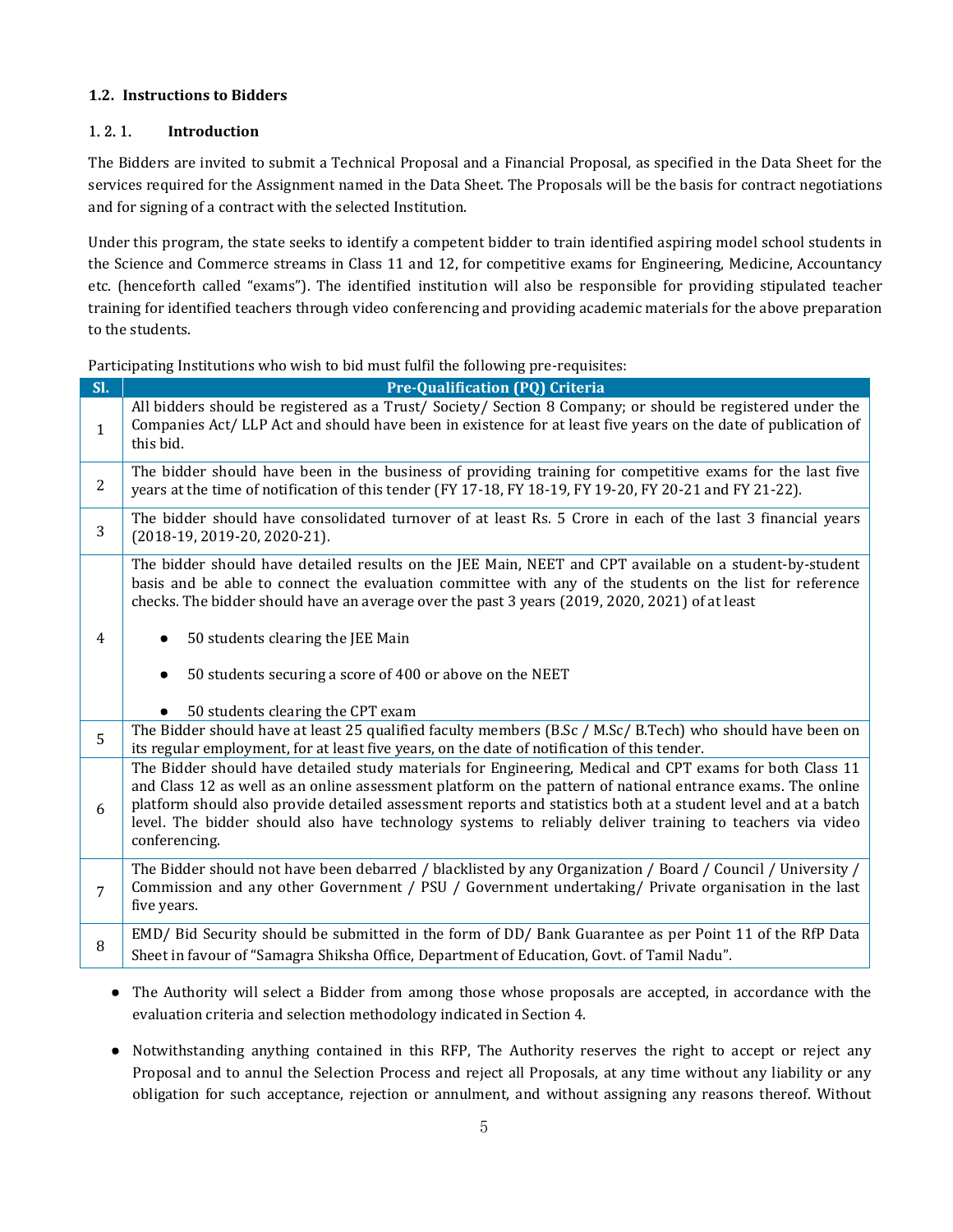prejudice to the generality of the above clause, The Authority reserves the right to reject any Proposal if:

- a. At any time, a material misrepresentation is made or discovered, or
- b. The Bidder does not provide, within the time specified by The Authority, the supplemental information sought by The Authority for evaluation of the Proposal.
- $c.$  Misrepresentation by/ improper response by/ delay or non-submission of supplemental information required from the Bidder may lead to the disqualification of the Bidders.
- The Bidders shall be responsible for all of the costs associated with the preparation of their Proposals and their participation in the Selection Process including subsequent negotiations, visits to The Authority office, if any, etc. The Authority will not be responsible or in any way liable forsuch costs, regardless of the conduct or outcome of the Selection Process.
- The Authority, at its discretion, may renew the contract as per Point (3) in Section 1.1 on same terms and conditions. The renewal will be made considering various parameters including the performance of the Bidder, on-site needs of The Authority and other factors, and shall be at the discretion of The Authority. The renewal will be with a maximum annual escalation of 5% on the base pricequoted in the response to this bid.

#### 1.2.2. **Clarification and Amendment to the RFP document**

- <span id="page-5-0"></span>● At any time before the submission of Proposals, The Authority may, for any reason, whether at its own initiative or in response to a clarification requested by any firm, modify the RFP documents by issuing an Addendum/ Corrigendum. Addenda/ Corrigenda shall be uploaded on the stated online portal only.
- The Authority may at its discretion extend the deadline for the submission of Proposals by issuing an Addenda/ Corrigenda.
- Bidders may request a clarification on any item of the RFP document up to the date indicated in the Data Sheet before the Proposal submission date. Any request for clarification must be sent by electronic mail (email) indicated in the Data Sheet. The Authority will only upload the response on the Tamil Nadu Skill Development Corporation office's website (including an explanation of the query but without identifying the source of inquiry).
- All prospective Bidders are requested to browse official website & any amendments/ corrigendum / modification will be notified on our website only and such modification will be binding on them.
- In order to allow prospective Bidders reasonable time to take the amendment in to accountin preparing their bids, The Authority may at its discretion, may extend the deadline for the submission of bids.

### 1.2.3. **Pre-bid Meeting**

<span id="page-5-1"></span>Queries raised by the prospective Bidders will be clarified during the pre-bid meeting and / or will be uploaded online. Prospective Bidders are requested to send their pre-bid queries to the email id provided in Section 1.1 at least two days prior to the pre-bid meeting.

### <span id="page-5-2"></span>1.2.4. **Preparation of Proposal**

• The Proposal shall be prepared in indelible ink. It shall contain no inter-lineation or overwriting, except as necessary to correct errors made by the Applicant itself. Any such corrections must be initialed by the person or persons who sign(s) the Proposal.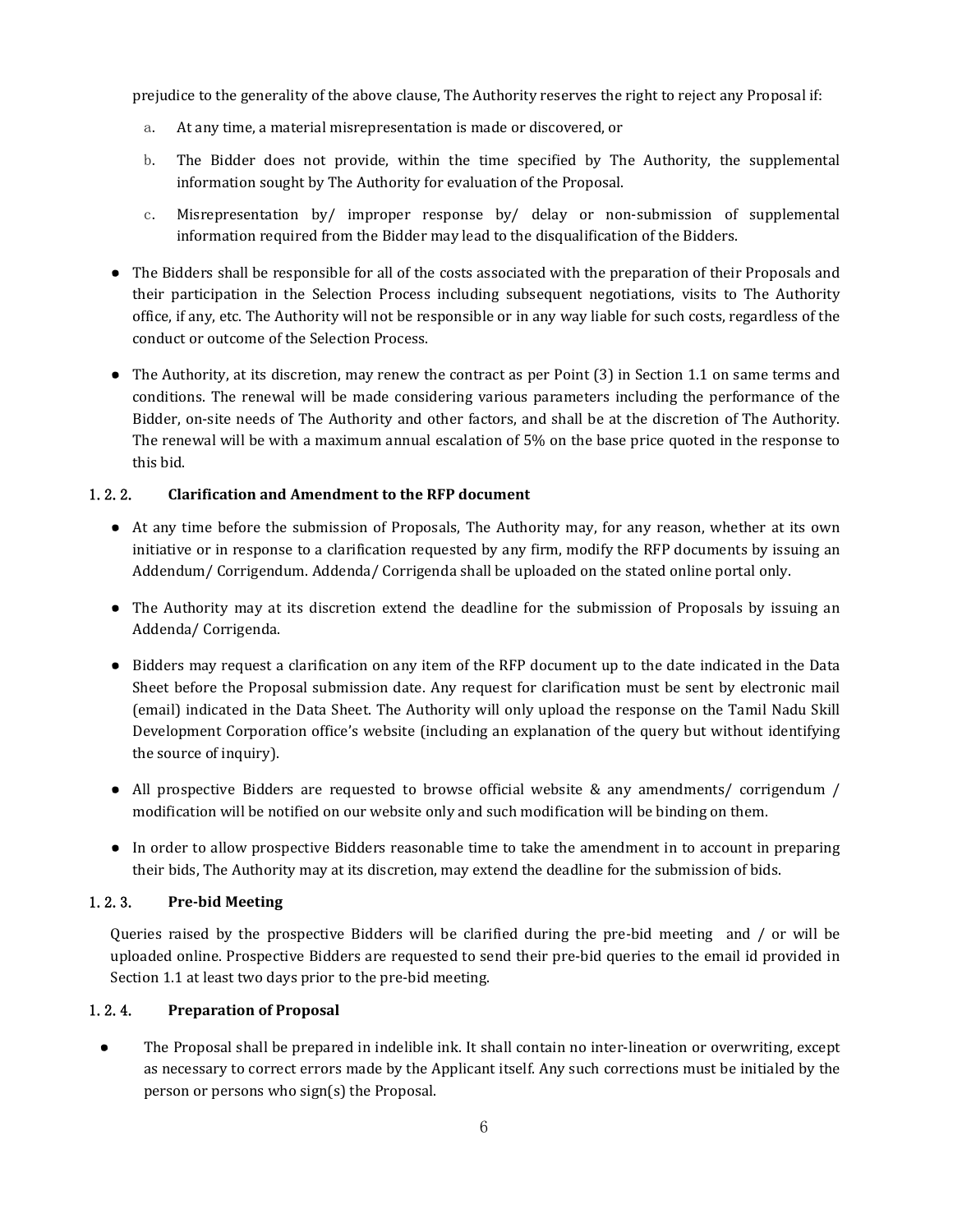- The Authorised Representative of the Bidder should initial all pages of Technical and Financial proposal. The Authorised Representative's authorisation should be confirmed by a written power of attorney or equivalent document by the competent authority.
- Technical Proposal:
	- a. In preparing the Technical Proposal, Bidders are expected to examine the documents comprising this RFP in detail. Material deficiencies in providing the information requested may result in rejection of Proposal.
	- b. Technical proposal should follow the prescribed Standard Forms provided in Section 5.
	- c. The Technical Proposal shall not include any financial proposal.
- Financial Proposal:
	- a. In preparing the Financial Proposal, Bidders are expected to take into account the requirements and conditions of the RFP documents. The Financial Proposal should follow Standard Forms provided in Section 5.
	- b. Bidders must express the price of their services in Indian Rupees only.
- Wherever a specific form is prescribed in the Bid document, the Bidder shall adhere to the form to provide relevant information. If the form does not provide space for any required information at the end of the form or additional sheets shall be used to convey the said information. Failing to submit the information in the prescribed format, or entering the wrong reference page number will make the bid liable for rejection. For all other cases, the Bidder shall design a form to hold the required information.
- Modification/Withdrawal of the Bid:
	- a. The Bidder may modify or withdraw its bid before the due date of bid submission.
	- b. No Bid may be modified after the deadline for submission of bids.
	- c. No Bid may be withdrawn in the interval between the deadline for submission of bids and the expiration of the period of Bid validity specified by the Bidder on the bid letter form. Withdrawal of a Bid during this interval may result in the Bidder's forfeiture of its Bid security.

## 1.2.5. Submission, Receipt and Opening of Proposals

- <span id="page-6-0"></span>● The proposal, its contents and all correspondence and documents shall be in English.
- The proposals shall remain valid for 180 days from the last date of bid submission.
- The completed Proposal must be delivered at the submission address on or before Proposal Due Date (PDD) given in the Instructions to Bidders. No Proposal shall be accepted after the closing time of Proposals.
- The fee should be quoted in the Financial bid only, incase found in Technical bid that will be rejected.
- Prior to evaluation of Proposals, The Authority will determine whether each proposal is responsive to the requirements of the RFP at each evaluation stage. The Authority may, at its sole discretion, reject any Proposal that is not responsive hereunder. The Authority reserves all rights to accept or reject any proposal without assigning any reason.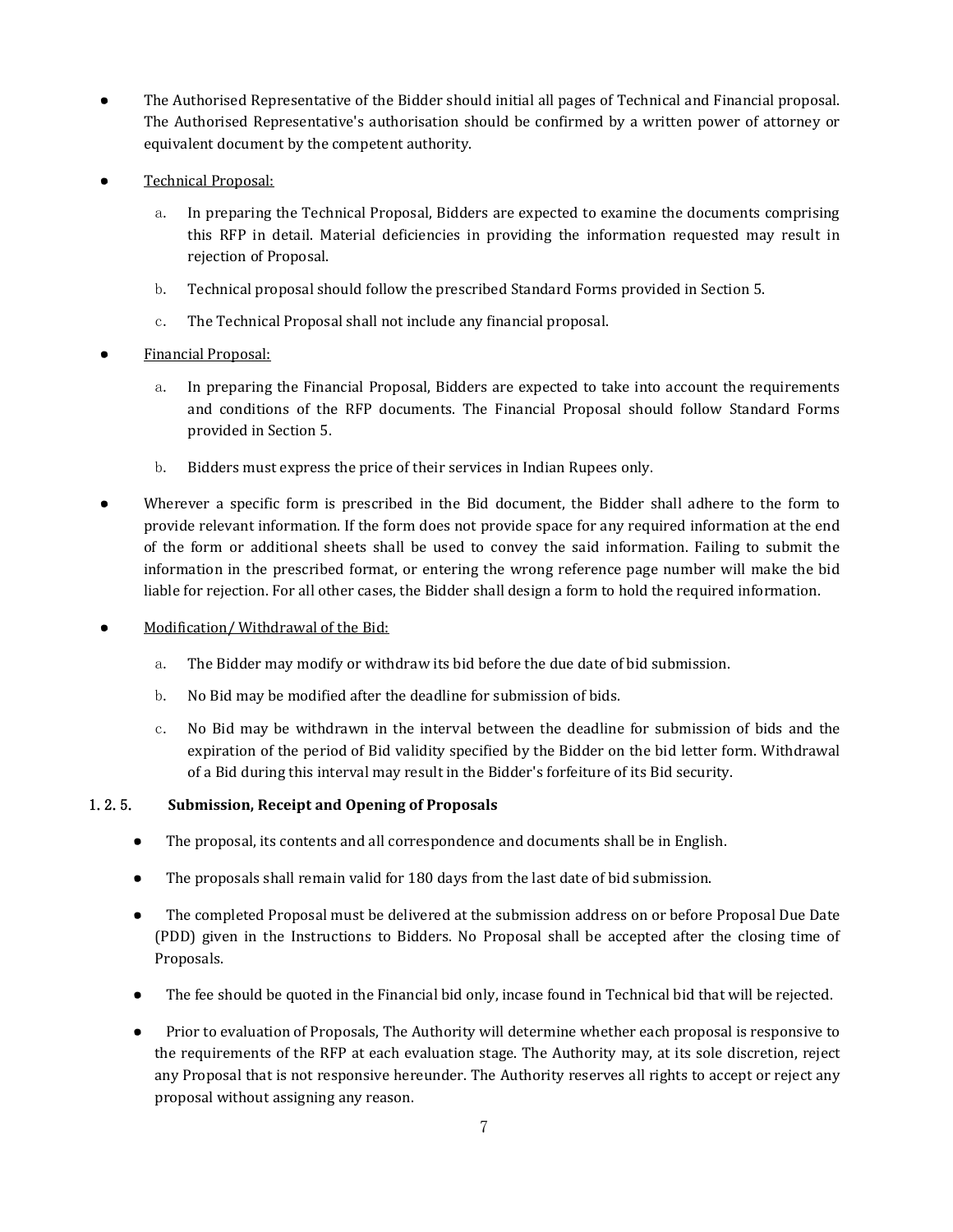The Bidder shall submit two (2) copies of Technical Proposal (one original and one copy) and one copy of Financial Proposal. The Technical and Financial Proposals must necessarily be bound separately and all pages serially numbered. In case of any discrepancy between the original and the copy of the technical proposal, the contents as per original will only be considered.

## Proposal Submission:

| Envelop       | Content                                                            | <b>Forms</b>  |
|---------------|--------------------------------------------------------------------|---------------|
| Outer Envelop | Request for Proposal (RFP) envelope + EMD (Separately sealed<br>NA |               |
|               | envelope)                                                          |               |
| RFP Envelop   | Technical Proposal (Separately sealed envelope)<br>Form 5A to 5G   |               |
|               | Financial proposal (Separately sealed envelope)                    | Form 5H to 5I |

• After the Proposal submission until the contract is awarded, if any Bidder wishes to contact the Client on any matter related to its proposal, it should do so in writing at the Proposal submission address. Any effort by the bidder to influence the Client during the Proposal evaluation, Proposal comparison or contract award decisions may result in the rejection of the Bidder's proposal.

### 1.2.6. **Earnest Money Deposit**

- <span id="page-7-0"></span>● An Earnest Money Deposit (EMD) shall be as per the details provided in Section 1, General Information. EMD will be required to be submitted by each Bidder along with the technical proposal. The EMD amount should be the exact amount and no excess or less amount should be paid. If excess or short, the tender status will be shown as invalid. Samagra Shiksha Office, Department of Education is entitled to cause forfeiture of the EMD if the Bidder revokes/ withdraws the Bid during the period of itsvalidity and or fails to comply with the conditions.
- Bids received without the specified Earnest Money Deposit shall be summarily rejected.
- Earnest Money Deposits of Bidders shall be returned, without any interest, within three months after signing the contract with successful applicant or when the selection process is cancelled by the Authority.

## 1.2.7. **Performance Guarantee**

- <span id="page-7-1"></span>● The successful Bidder shall furnish to Samagra Shiksha office a Performance Security in the form of an irrevocable Bank Guarantee from any Scheduled Bank in favour of **"**Samagra Shiksha Office, Department of Education, Govt. of Tamil Nadu" enforceable in Chennai for an amount equivalent to five percent (5%) of the awarded fee in the format given under Section 5J of RFP. Failure of the Successful Bidder to lodge the required BG shall constitute sufficient grounds for the termination of the award and the bidder with the next highest techno-financial score will be called for negotiations. The performance security shall remain in force until the satisfactory completion of the contract and will be discharged thereafter. The obtaining of such Guarantee shall be at the expense of the successful Bidder.
- Post signing the contract agreement with the successful Bidder, the submitted EMD will be returned.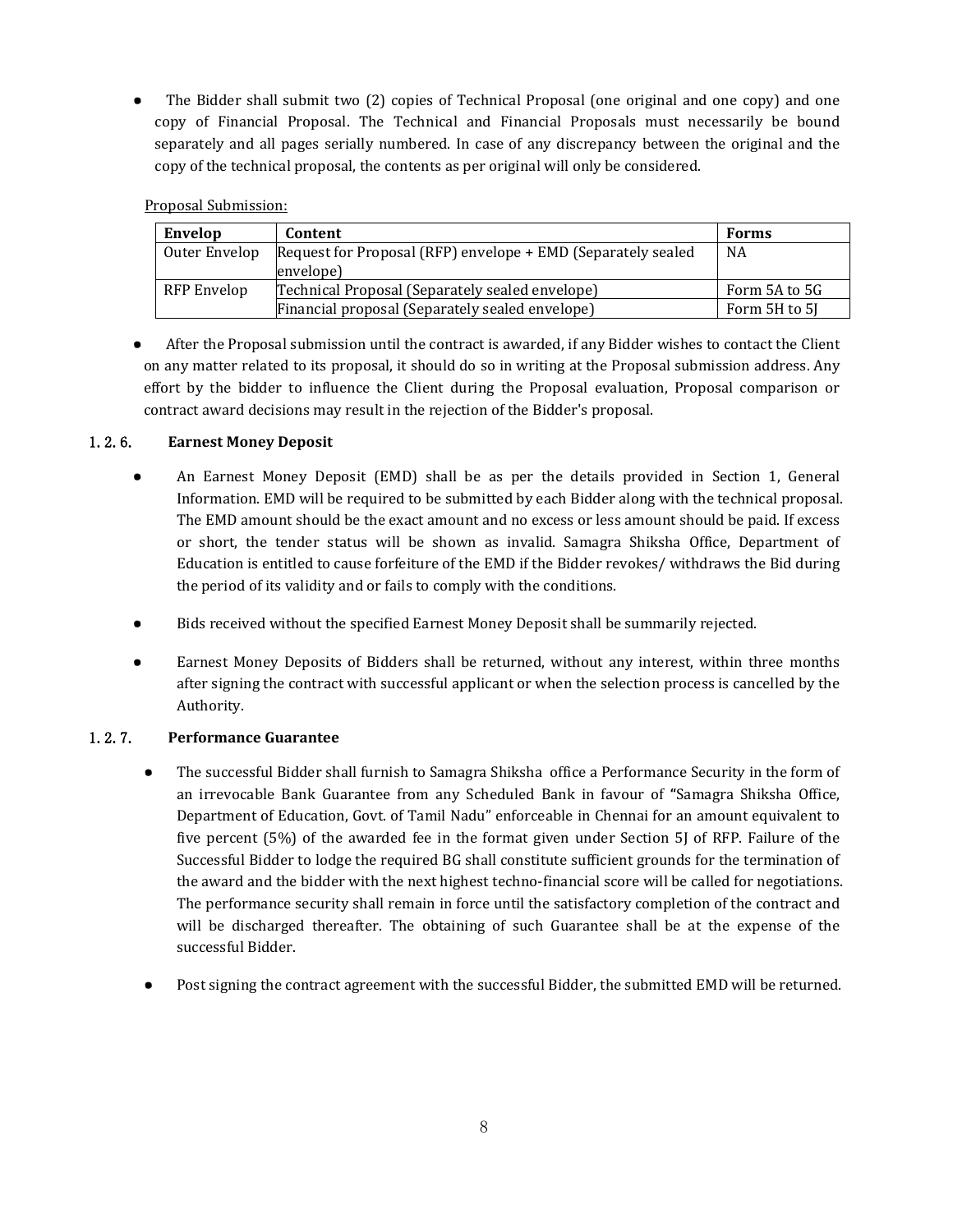# <span id="page-8-0"></span>2.**BACKGROUND**

- **2.1.** Over the years, recognizing the importance of the efforts made to enhance the quality of education, the Tamil Nadu State Government has placed an unprecedented focus on expansion of education, significantly improving the quality of education imparted and ensuring that educational opportunities are available to all segments of the society. With this commitment the state government envisages to build human capital by providing universal access, equity, quality at primary, upper primary, secondary and higher secondary level. Thereafter, increasing the enrolment in higher education and bring in a focus on employability in manufacturing and service sector.
- **2.2.** The State Government also sees the need to propel some of its high performing students into academic institutions of repute. It is intended to provide the students with the necessary support and skills to be able to pursue an education in premier academic institutions. Therefore, it is proposed to identify a competent institution to support identified aspiring model school students for the exams. The identified institution will also be responsible for providing stipulated teacher training for identified teachers.
- **2.3.** The assignment has therefore three parts to be delivered. The first (Part A) is related to Student Capacity building, Testing and Progress Tracking. The second part of the assignment (Part B) involves Teacher capacity building and Part C relates to Project Monitoring.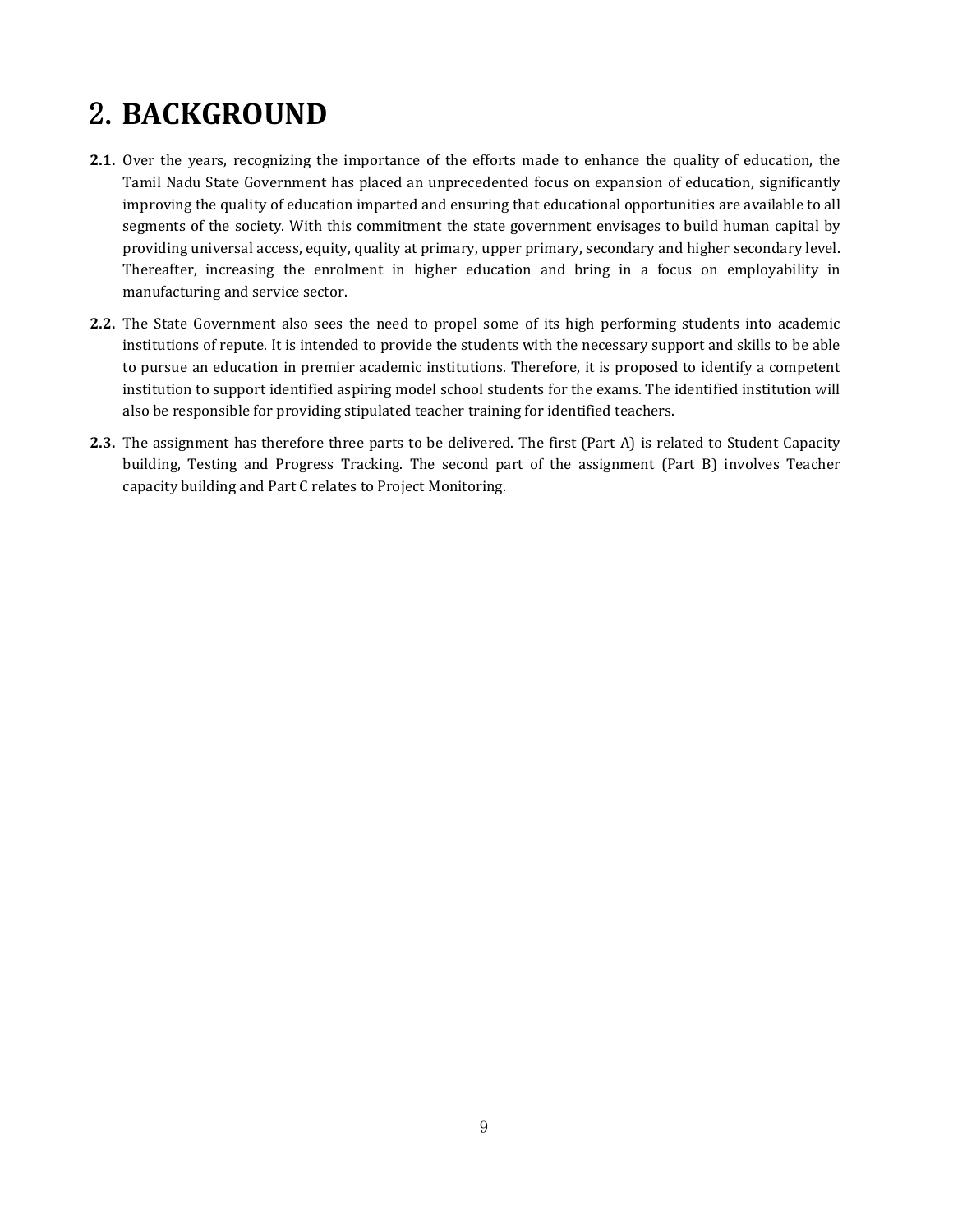# <span id="page-9-0"></span>3. **TERMS OF REFERENCE**

## **3.1. Overview**

The Bidder selected through this RfP is expected to build capacity in students so as to make them ready for competitive exams. The students will be identified by the (Govt. of Tamil Nadu). The overall scope of work covers a range of activities associated with student coaching and teacher training.

The Bidder will be expected to provide full-time faculty in a Model School in Chennai. These teachers will be expected to provide 6 hours of instruction per day for 5 daysa week to selected students in the Chennai Model School. In addition, these teachers will be expected to train teachers in 17 model schools on academic materials and teaching techniques so that they can replicate the Chennai program in their own schools. This teacher training will be provided virtually. The bidder will also be required to provide the study materials required for the preparatory programs including books, workbooks and assessments. All assessments will need to be conducted in an online mode on computers in the schools.

The current bid is for the Academic year 2022-23. The contract for the bidders will be renewed at the discretion of the Authority on an annual basis for a total period of 5 years.

*Note: Please refer to Annexure 1 for further details on the number of students and teachers*

The project will be executed as follows:

- 1. **Part A: Student Training:** As per this module of the assignment, students are required to be trained for entrance exams. The Bidder is to render services including classes, doubt solving sessions, quizzes, mock tests, solving of past years' question papers, topic wise hand holding etc. Course content and other training collateral is required to be made available to the students online and offline.
- 2. **Part B: Teacher Training:** This module involves training of teachers identified by the Department, aligned to their core teaching area. Additionally, the Bidder is also required to administer refresher courses and tests to ensure training adequacy and effective teaching outcomes.
- 3. **Part C: Project Monitoring:** Bidder is required to submit on a periodic basis (to be defined by the Department), status updates on student coaching, teacher training, progress made, utilisation of study material and teaching aid, periodicity of assessments and their results, feedback of students, corrective plans etc.
- 4. **Part D:Books, Materials and Testing:** Bidder is required to provide allstudents (both in Chennai and all other Model schools) high quality study materials. Additionally, the Bidder is required to create weekly test papers on pattern of competitive exams and input them into the IT Portal of the bidder for online administration. The Bidder is also required to provide detailed solutions to all questions that appear in the weekly tests.

Note - For the selected students, training content and material is required to be made available on the IT platform of the *bidder and of the "intimated later".*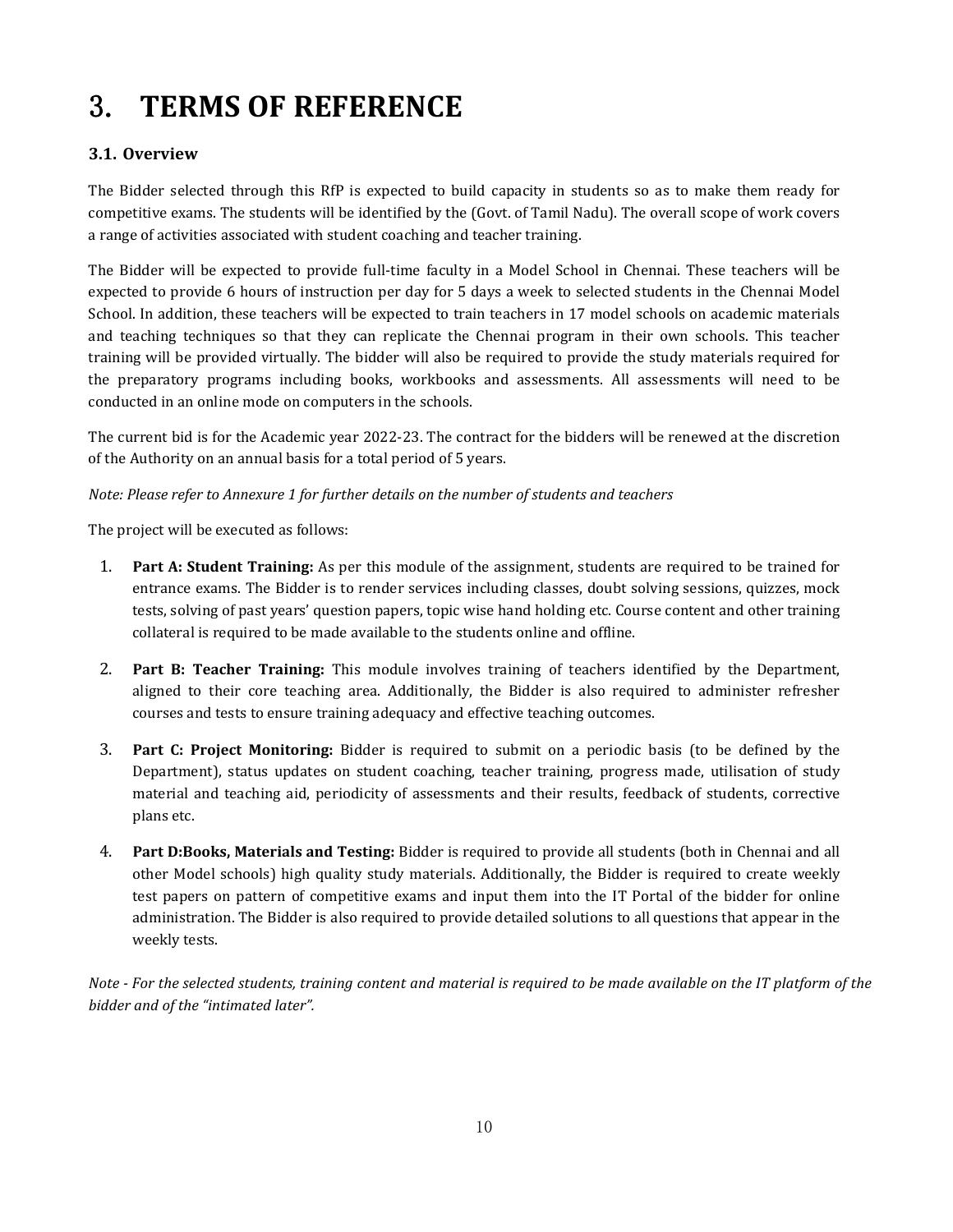#### **3.2. Scope of Work**

#### **Work Load for Outsourced Academic Experts**

All full time outsourced academic experts will be expected to put in 48 hours a week in the school premises. An indicative breakdown of the working hours expected is below (the mix of hours may vary from teacher to teacher):

- Weekly instruction of 30 hours (3 batches X 2 hours per batch per day X 5 days) on average.
- Teacher training: 8 hours per week.
- Creation of academic material: in all spare time.

#### <span id="page-10-0"></span>**Part A: Student Training**

#### 3.2.1.**Objective:**

- a. The aim of this module is to provide quality teaching to students identified by the Authority.
- b. Teaching will be provided such that students can appear for entrance examinations, in an integrated manner; i.e. the training will be integrated into a normal academic week of the child.
- 3.2.2.**Key Activities:** This module would involve the following activities:
	- a. In-school classes to be held:
		- For students from class 9 to 12 for competitive exams in a free, integrated program in one residential school in Chennai.
		- Teaching to be integrated into an extended 5-year week extended hours (8 AM to 6 PM) daily, and on Saturdays. 1,200 – 1,500 instructional hours will be delivered for core subjects across the year. Core subjects (relevant to test preparation) will be taught by expert faculty with experience in test preparation and other subjects will be taught by school teachers.

| <b>Class</b> | <b>Stream</b> | <b>Core Subjects</b><br>(outsourced expert<br>faculty) | <b>Taught by School</b><br><b>Teachers</b> | <b>Hours of instruction</b><br>per subject per<br>week |
|--------------|---------------|--------------------------------------------------------|--------------------------------------------|--------------------------------------------------------|
| 11 & 12      | Engineering   | Physics, Chemistry,<br><b>Mathematics</b>              | English, Computer<br>Science               | 10                                                     |
|              | Medical       | Physics, Chemistry,<br>Zoology, Botany                 | English                                    | 10                                                     |
|              | Commerce      | Statistics, Commerce,<br>Accountancy                   | Economics                                  | 10                                                     |
| 9 & 10       | All           | Science, Mathematics                                   | Social Studies, Tamil,<br>English          | 12                                                     |

- b. Periodic assessment & model tests: Tests should be conducted with weekly frequency to assess the learning progress of the students. Besides weekly tests, mid – syllabus and full syllabus tests are to be conducted at appropriate intervals. Revision tests, model tests and doubt solving should be an integrated part of the coaching program.
- c. Provide periodic and appropriate feedback to students along with corrective sessions and action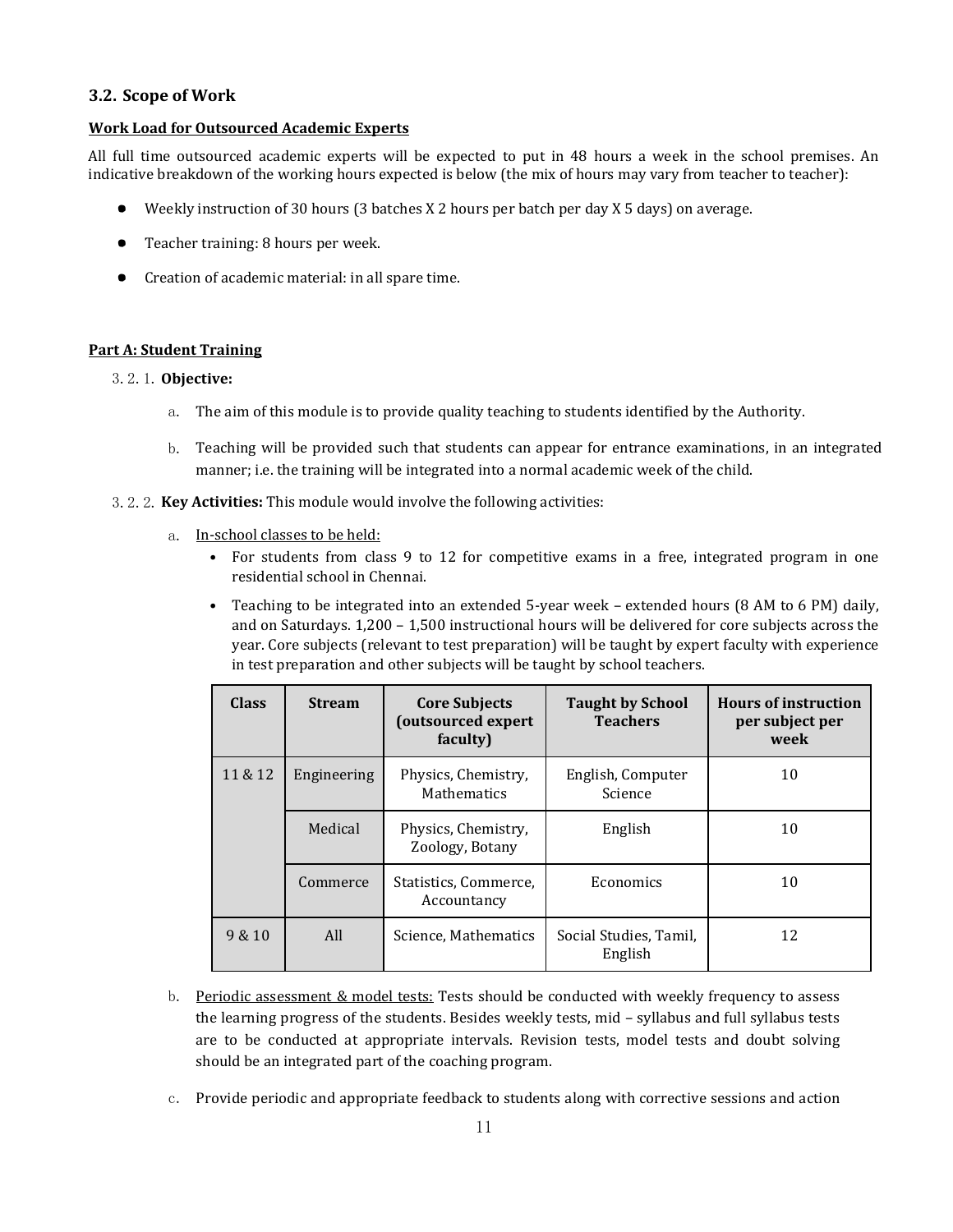plan.

- d. As part of this module, the bidder will make available faculty (on-site), course content, workbooks, solved answer sheets, videos/ animations to explain concepts and all other inputs that may be required during a conventional intensive coaching programme for such competitive exams.
- e. The bidder will also deploy, and make available to the department the online learning assessment tracker of each child (by topic, over time) so as to be able to track the learning journey of each child.

### <span id="page-11-0"></span>**Part B: Teacher Training**

- 3.2.3.**Objective:** The aim of this phase is to provide training to teachers identified by the Department and also record progress in teaching outcomes that arise out of training imparted, in the core teaching areas of the faculty identified.
- 3.2.4.**Key Activities:** This phase would involve the following activities:
	- a. To impart training to 800 high school teachers in each subject via virtual sessions and physical sessions.
	- b. Teachers in all Model schools (across 38 districts till 2025) will be supported by the expert faculty on preparing students for competitive examinations such as BITSAT, CPT, JEE, NEET etc.
	- c. Teachers to be trained on problem solving, exam pattern, instructional techniques (quick solving).
	- d. Residential training at the end of every academic year (May). First six month of training sessions to be bi-monthly (2-3 days each). Subsequently, once a quarter (5-8 days each spread across the year).
	- e. Bidders are required to prepare a detailed teacher training schedule covering timelines, number of hours, modules of training and learning outcomes.
	- f. The teachers are to be administered assessment and model tests from the same question bank (relevant to their subject) that is used for the students. The training is to be structured to ensure adequate and relevant exposure to the teachers with respect to teaching for competitive entrance examinations.
	- g. Feedback and doubt solving sessions will need to be conducted on a weekly basis for all subjects.
	- h. Quality with respect to study material and question banks has to be maintained. The study material has to be augmented with latest and updated material both for teachers and students on an on-going basis. If the Authority feels that the content, or faculty, or quality of tests or software being used/ administered does not meet market standards, the Authority reserves the right to direct the Bidder to replace the same; and in case of repeated issues, can also terminate the contract.
	- i. The onus of teaching the teachers of the Government, so that they are able to become master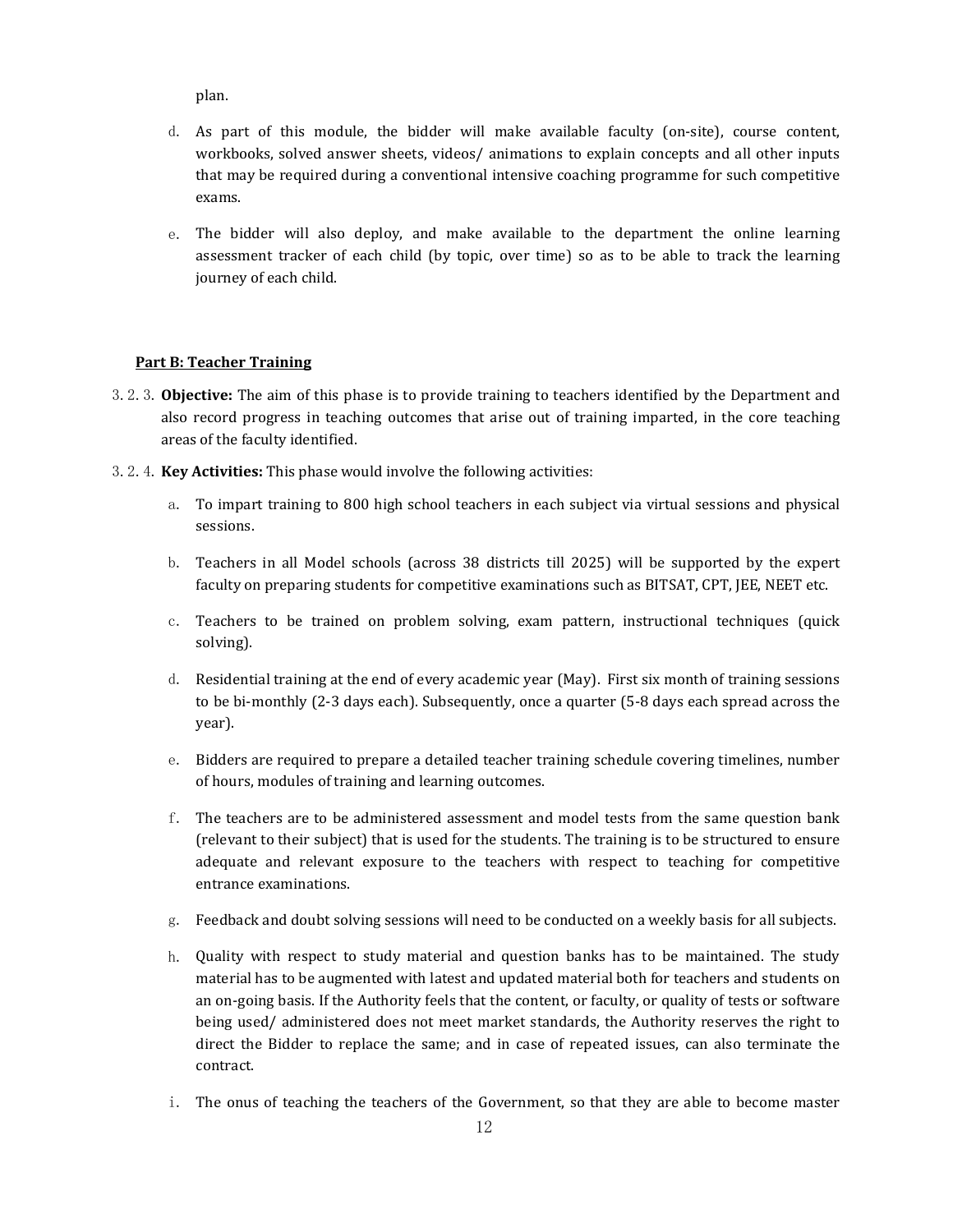trainers in the subject will be on the bidder; and to this end, the bidders are required to view this as a partnership rather than as a commercial transaction.

#### <span id="page-12-0"></span>**Part C: Project Monitoring**

- 3.2.5.**Objective:** The aim of this phase is to drive implementation; monitoring and capacity support through an administration team to achieve desired outcomes. The Bidders will be required to review progress against timelines/ milestones, make necessary course corrections and document best practices to sustain and scale strategic transformation.
- 3.2.6.**Key Activities:** This phase would involve the following activities.
	- a. Appointment of program coordinator who will be responsible for administering the program and will be the one-point contact for liaising with the govt.
	- b. The coaching institution will have to submit reports on a monthly basis to ensure the following:
		- i. Whether coaching is being imparted as per the schedule.
		- ii. Whether the study material and teaching aids used are as per standards and correspond with the plan submitted at the time of qualification.
		- iii. Whether the quality of faculty is per standards laid down.
		- iv. Whether the assessments are conducted periodically, and the results are communicated properly.
		- v. Whether a corrective plan is in place for students where results are not satisfactory.
		- vi. In addition to the above, student feedback, teacher feedback and whether that is being incorporated in the training programme.

**Note:** All online content will be made available to all 38 hi-tech schools and can be extended as more schools are made hi-tech.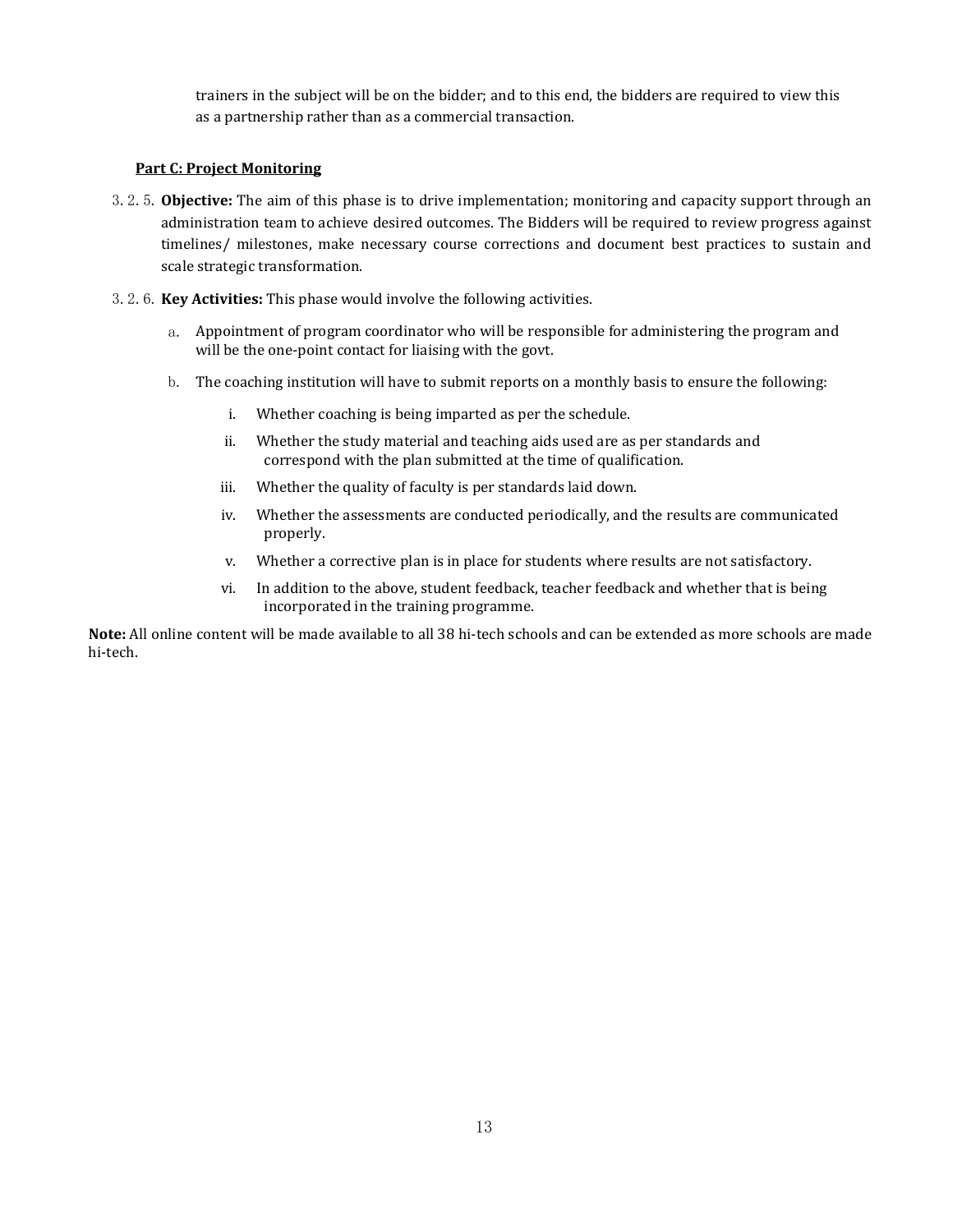# <span id="page-13-0"></span>4. **PROPOSAL EVALUATION**

# **4.1. Evaluation Criteria**

1.1.1 The technical document submitted by the Bidder would be evaluated as per the following criteria.

| # | <b>Evaluation Criteria</b> | <b>Max points</b> |
|---|----------------------------|-------------------|
|   | Firm credentials           | 25 marks          |
| 2 | Team credentials           | 40 marks          |
| 3 | Technical Presentation     | 35 marks          |
| 4 | Total                      | 100 marks         |

## **4.2. Selection Methodology**

- 4.2.1. The selection of Bidder will be in accordance with the Quality and Cost Based Selection (QCBS) system:
- 4.2.2. The proposalfor the Bidder will be evaluated against the evaluation criteria mentioned under Section 4 on evaluation. The Authority reserves the right to call only the Top 3 or Top 5 bidders, based on their technical scores for the only will be considered for Financial bid opening and only they will be called the "Qualified" Bidder".
- 4.2.3. Proposals for the "Qualified Bidder" during the process of evaluation will finally be ranked according to their combined score of Technical Proposal (ST) and Financial Proposal (SF) scores.
- 4.2.4. The weightage given to technical (Tw) and financial (Fw) proposals are as follows: Tw =70% and Fw = 30%
- 4.2.5. Combined Total Score =  $(ST x Tw) + (SF x Fw)$ .
- 4.2.6. The selected Bidder shall have the highest combined total score.
- 4.2.7. The second highest scoring Bidder shall be kept in reserve and may be invited for negotiation in case the first ranked Bidder withdraws or fails to comply with requirements, as the case may be.
- 4.2.8. In the event, if the combined total score is tied then the Bidder securing the highest technical score will be adjudicated as the Best Value Bidder for award of the project.

## **4.3. Firm Credentials**

Bidders are requested to submit the supporting documents as mentioned below:

| # | <b>Evaluation Criteria</b>                                                                                                                         | <b>Max</b><br><b>Points</b><br>(25) | <b>Criteria for Awarding Points</b>                         |
|---|----------------------------------------------------------------------------------------------------------------------------------------------------|-------------------------------------|-------------------------------------------------------------|
|   | The Bidder should have at least 5 years of experience in training<br>and preparing students for competitive exams for engineering<br>and medicine. |                                     | a. > 15 years: 1.5 Points.<br>$b. > 10-15$ years: 1 Points. |
|   | Preference given to institutions having experience of working                                                                                      |                                     | c. $> 5 - 10$ years: 0.5 Points.                            |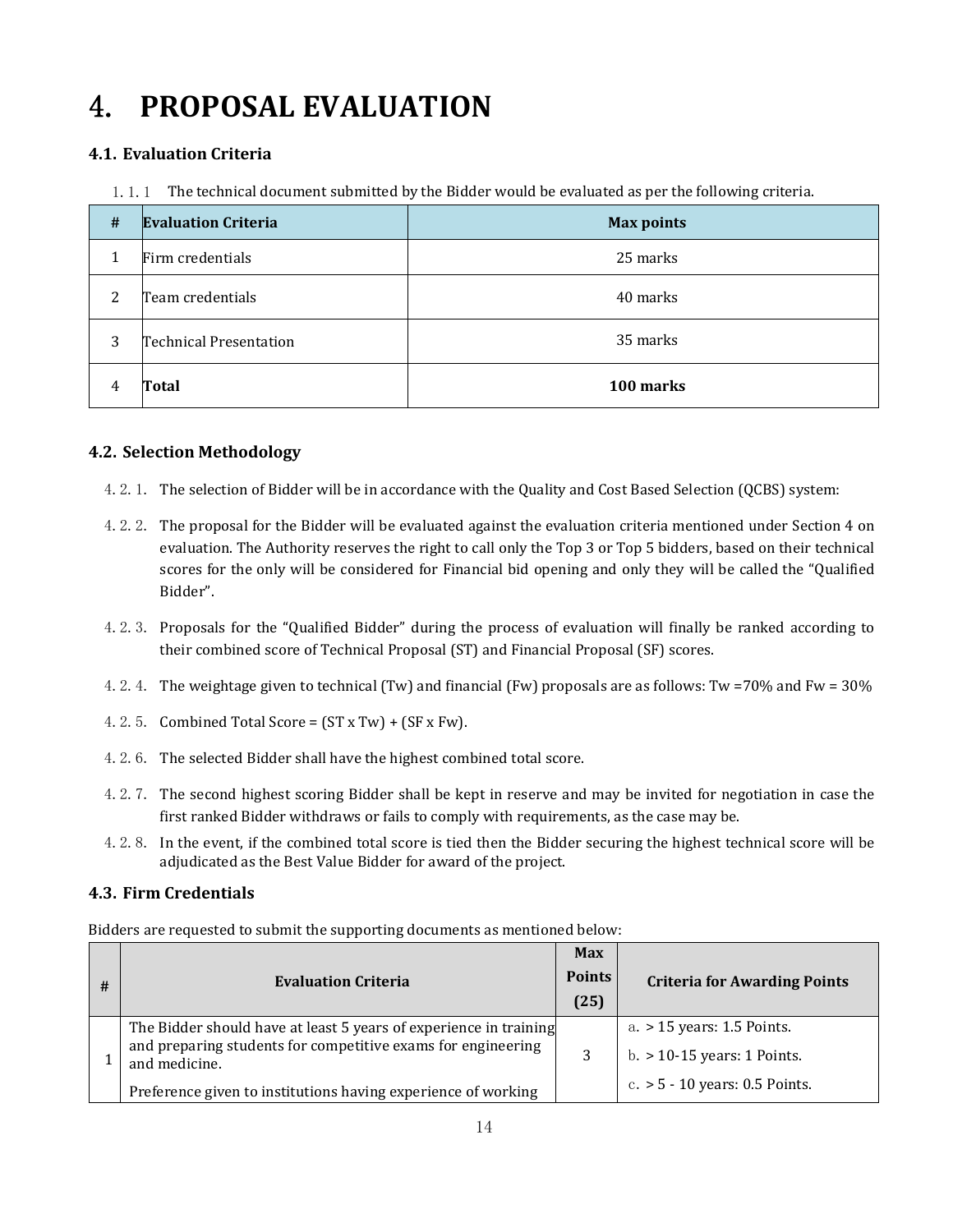| #              | <b>Evaluation Criteria</b>                                                                                                                                                                                                        | <b>Max</b><br><b>Points</b><br>(25) | <b>Criteria for Awarding Points</b>                                                                                                                                                                                                                                                                                   |
|----------------|-----------------------------------------------------------------------------------------------------------------------------------------------------------------------------------------------------------------------------------|-------------------------------------|-----------------------------------------------------------------------------------------------------------------------------------------------------------------------------------------------------------------------------------------------------------------------------------------------------------------------|
|                | with state governments in education and training (at least one<br>project).                                                                                                                                                       |                                     | d. Experience in working with the<br>state governments/central<br>governments on similar project:<br>1.5 Points. (The Authority will<br>award this bonus point after<br>assessing the satisfaction of the<br>said department. For this, the<br>Bidder will provide the contact of<br>the counter part).               |
| $\overline{2}$ | The bidder shall submit for evaluation a Teaching plan for all<br>four exams - for a one year and a two-year programme (total 8<br>teaching plans)                                                                                | 5                                   | Teaching Plan will be graded on its<br>comprehensiveness: $0.5$ X 10 plans = 5<br>points.                                                                                                                                                                                                                             |
| 3              | Bidder shall submit teaching material that will be used as part<br>of the training programme (1 set; 9 subjects spread across all<br>five exams).                                                                                 | 9                                   | 1 point for each subject depending on<br>the quality of the content submitted.                                                                                                                                                                                                                                        |
| $\overline{4}$ | The Bidder should have trained at least 1,000 students each in<br>each of the exams in the past five years (FY 15-16 to FY 19-20).<br>Attach documents explicitly highlighting the number of students<br>who have taken the exam. | 3                                   | >5000 students: 3 Points.<br>a.<br>>2000 - 5000 students: 2 Points<br>>1000 - 2000 students: 1 Point.<br>$c_{\star}$                                                                                                                                                                                                  |
| 5              | Bidder's proposed plan to build capacity in the teachers.                                                                                                                                                                         | 5                                   | Bidder will attach an up to 5 minute<br>video on the proposed plan to build<br>capacity in the Govt. teachers. Video<br>will be assessed on (a) Demonstrated<br>intent; (b) Plan; (c) Teacher training<br>methodology; (d) Plan to improve<br>teacher capacity (2 points); Points a, b<br>and c will be 1 point each. |

# **4.4. Key Personnel (40 Marks)**

- 4.4.1. The Bidder would be expected to deploy an appropriate team consisting of professionals as per the requirements mentioned below.
- 4.4.2. All faculty will need to be physically present for teaching the courses and will need to be full time residents of Chennai city.
- 4.4.3. The Bidder shall deploy professionals in the core team as per details given below:

| <b>SI</b><br><b>Scoring Criteria</b><br><b>Resource</b>                                                                                                                                                                                                                                                                                                                                                                                                                                                                                          |  |
|--------------------------------------------------------------------------------------------------------------------------------------------------------------------------------------------------------------------------------------------------------------------------------------------------------------------------------------------------------------------------------------------------------------------------------------------------------------------------------------------------------------------------------------------------|--|
| To arrive at the scores per teacher, 36 points will be split into the total number of teachers<br>Teacher/<br>equally (of Profile 1 and 2). For each such teacher the following scoring criteria shall apply:<br>Faculty<br>profile 1<br>1. Should have minimum teaching experience of at least 10 years - either in an individual<br>capacity or in an institute involved in the training for competitive exams.<br>2. Should have received student feedback rating of over 80% from all student batches taught in<br>each of the past 3 years. |  |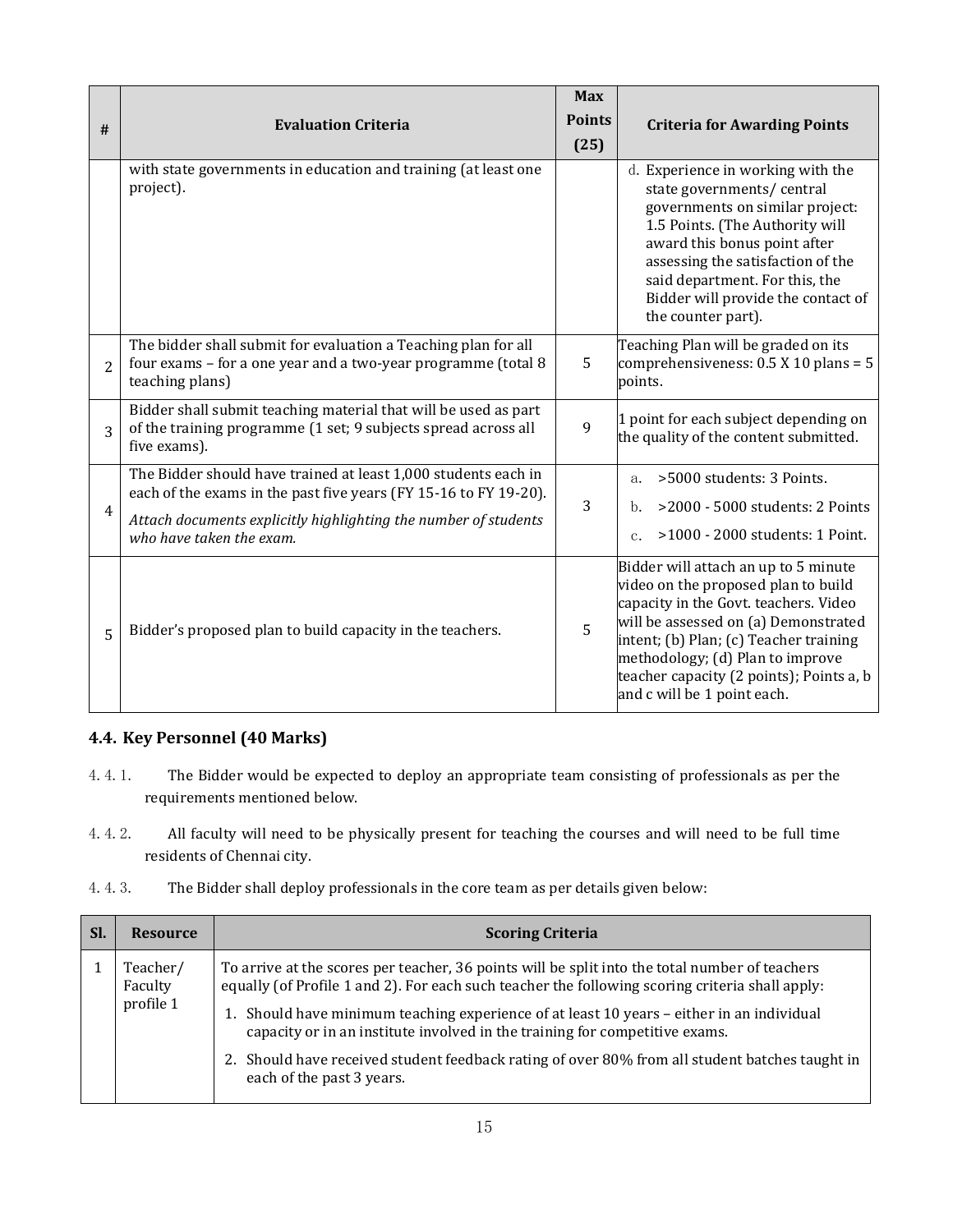| Sl.            | <b>Resource</b>              | <b>Scoring Criteria</b>                                                                                                                                                                                                                                                                                  |
|----------------|------------------------------|----------------------------------------------------------------------------------------------------------------------------------------------------------------------------------------------------------------------------------------------------------------------------------------------------------|
|                |                              | 3. Whether role of master trainer performed in any institution where worked earlier. (20%)                                                                                                                                                                                                               |
|                |                              | 4. Proficiency in reading, writing and spoken English. (10%)                                                                                                                                                                                                                                             |
|                |                              | 5. Proficiency in reading, writing and spoken Tamil. (10%)                                                                                                                                                                                                                                               |
|                |                              | 6. Submission of 10 minute video recording of teacher explaining a concept (60%). The 60%<br>will be split as follows $-$ (a) Complexity of concept $(10%)$ ; (b) Command over the concept<br>$(20\%)$ ; (c) Teaching style $(20\%)$ ; and (d) Spoken language and ability to communicate<br>$(10\%)$ .  |
|                |                              | Note:                                                                                                                                                                                                                                                                                                    |
|                |                              | 7. The marks will be provisional and will be confirmed only during the presentations by the<br>faculty.                                                                                                                                                                                                  |
| $\overline{2}$ | Teacher/                     | For each such teacher the following scoring criteria shall apply:                                                                                                                                                                                                                                        |
|                | Faculty<br>profile           | 8. Should have minimum teaching experience of at least 5 years - either in an individual<br>capacity or in an institute involved in the training for competitive exams.                                                                                                                                  |
|                |                              | 9. Should have received student feedback rating of over 70% from all student batches taught in<br>each of the past 3 years.                                                                                                                                                                              |
|                |                              | 10. Whether role of master trainer performed in any institution where worked earlier. (20%)                                                                                                                                                                                                              |
|                |                              | 11. Proficiency in reading, writing and spoken English. (10%)                                                                                                                                                                                                                                            |
|                |                              | 12. Proficiency in reading, writing and spoken Tamil. (10%)                                                                                                                                                                                                                                              |
|                |                              | 13. Submission of 10 minute video recording of teacher explaining a concept (60%). The 60%<br>will be split as follows $-$ (a) Complexity of concept $(10%)$ ; (b) Command over the concept<br>$(20\%)$ ; (c) Teaching style $(20\%)$ ; and (d) Spoken language and ability to communicate<br>$(10\%)$ . |
|                |                              | Note:                                                                                                                                                                                                                                                                                                    |
|                |                              | The marks will be provisional and will be confirmed only during the presentations by the<br>faculty.                                                                                                                                                                                                     |
| 3              | <b>TOTAL</b><br>$(40$ marks) | Note: Based on the criteria specified scores will be accorded to the Faculty and Non-Faculty CVs.<br>The scores will be confirmed (increased/decreased/kept unchanged) based on the<br>performance of the individuals during the presentation stage.                                                     |

4.4.4. **Replacement or Deployment Resources:** Without the consent of the Authority, no changes shall be made in the core project team deployed on the project. If, for any reason beyond the reasonable control of the Bidder, it is necessary to replace any of the team member, the Bidder shall be allowed to provide as a replacement a person with equivalent or better qualifications, with approval from the Authority. In case of replacement of resource(s) or deployment of additional manpower (if any), the decision of Tamil Nadu Skill Development Corporation office authority will be final and binding. Further, in case no acceptable replacement is provided within 15 days of the date of departure of the named resource, a penalty of up to 25% of the payment in the next due milestone may be effected at the sole discretion of the bidder. Replacement will only be permitted as an exception; and all replaced profiles willgo through the same process of selection as in the presentation stage.

4.4.5. **Empanelment of Firms:** The Authority can empanel, for additional work/ future work, the bidders who bid for this project at the rates quoted (or the lowest L1 rates, whichever is lower). In case of a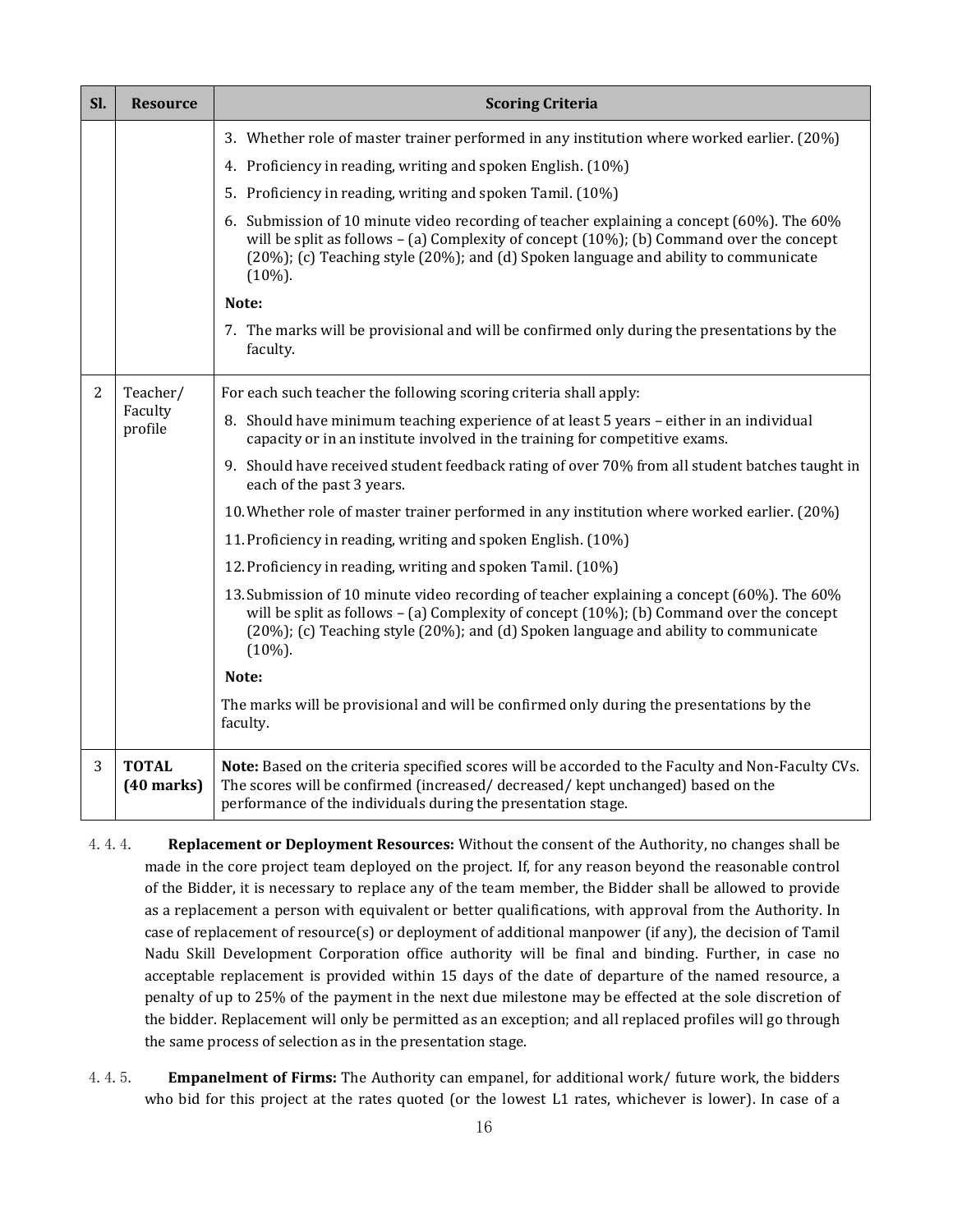consortium, each member of the consortium can be empaneled independently.

4.4.6. **Empanelment of Teachers:** The Authority can, in discussion with the Bidder, empanel the faculty members as individuals with the department at the rates quoted (or the lowest L1 rates, whichever is lower) and utilize their services in current/ subsequent works requiring their expertise.

## **4.5 Presentation (35 Points)**

- 4.5.1 Bidders who meet the pre-qualifying criteria will be required to make a final presentation on their overall proposal and demonstrate their Exam training experience to the Evaluation Committee to be constituted for the purpose.
- 4.5.2 Scoring Criteria for PPT (2 Hours per Bidder):
	- Only those faculty who will be actually present full time shall be permitted to attend the presentation.
	- Teaching skills demonstrated by the faculty one for each subject (any 4 faculty to be chosen by the Evaluation Committee; 8 marks). For this, each faculty will be given 15 minutes to present a concept to a class of students in English and in Tamil (both languages will need to be used in the classroom). The students will provide feedback on the performance of the faculty. The video of the teaching sessions will also be evaluated by the Evaluation Committee and graded by the Committee. A 50-50 weightage will be given to the rating of the students and the Committee.
	- Live testimonials (4 faculty; 4 student testimonials for each) from students about the faculty (and not the institute). Two students should have been those who secured admissions into their institute of choice and 2 students should be those who have not secured admissions. Institutions/ faculty must share email and contact details of students who will be testifying. Note: The student should have been taught by the faculty in the last three years (i.e. between 2019 - 2021) (8 marks)
	- Demo of the Learning Management System used by the bidder that will be used in case this project is awarded. The demo will have to be made from login to logout and willlast at least 15 minutes; or longer, as desired by the Committee. [6 marks].
	- Review of Teachers' Training Manuals: Four manuals to be shown to the panel one per subject; total 8 marks. Manuals will be assess based on the quality of content (3 points), clarity of explanations (3 points), illustrations – where applicable (1 point), recency of revision (1 point).
	- Review of subject wise teaching content: Four manuals to be shown to the panel one per subject; total 8 marks. Manuals will be assess based on the quality of content (3 points), clarity of explanations (3 points), illustrations – where applicable (1 point), recency of revision (1 point).
	- Review of questions used for assessment of students in each subject: 10 sets of question papers for each subject [8 marks].
- 4.5.3 The TECHNICAL COMMITTEE for evaluating the interested Bidders willcomprise of: State education department representatives, IIT professors, model school teachers and student representatives.

### **4.6 Payment Schedule and Deliverables**

4.6.1 The Scope of Work envisages the work to be undertaken in a phase-wise manner. Time schedule for important deliverables to be submitted to the Tamil Nadu Skill Development Corporation office and the payment schedule linked to the specified deliverables for various Phases is given below.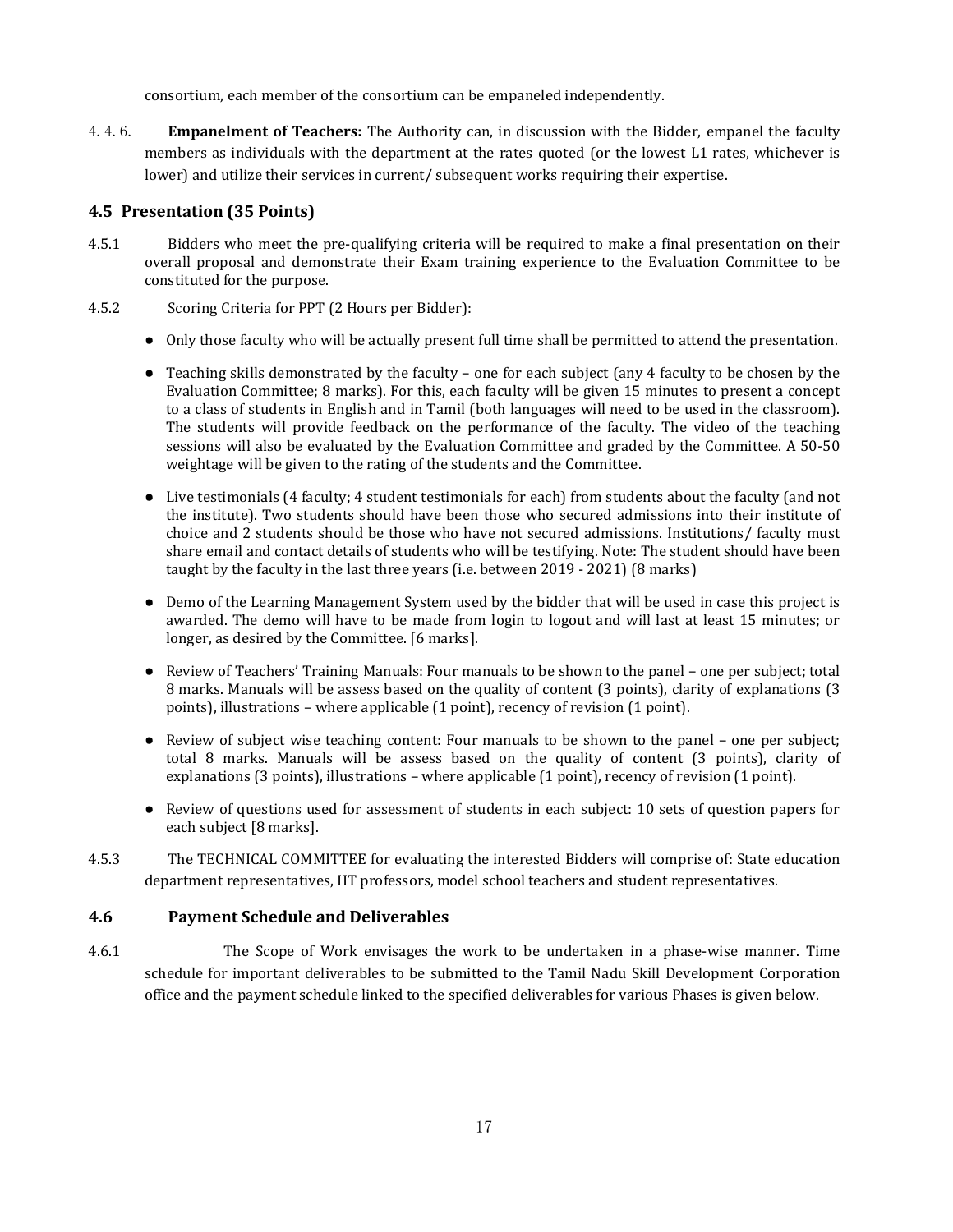| 4.6.2          | The total amount quoted will be paid as follows: |                 |
|----------------|--------------------------------------------------|-----------------|
| Sl.            | <b>Milestone</b>                                 | % Payment       |
|                | Monthly payout $(6%)$ X 12                       | 72%             |
|                | Quarterly payouts (5%)                           | 20%             |
|                | End of year payout                               | 8%              |
| $\overline{4}$ | e-Learning and assessment content                | Per month basis |

4.6.3 The payments are also subject to compliance with the tender terms and monitoring program stipulated below that has to be adhered to on an ongoing basis.

4.6.4 The payments will be made to the Bidders after completion of deliverables on submission of invoice to Tamil Nadu Skill Development Corporation office.

#### **Note:**

The Authority shall not be held responsible for any complaints of copyright infringements on the bidders and in case of such complaints, the total costs incurred on the Authority will be recoverable from the bidders based on the merits of the case.

# <span id="page-17-0"></span>5. **STANDARD FORMS**

#### **Technical Proposal: Standard Forms**

Form 5A: Covering Letter Form 5B: General Information Form 5C: Bidders' Experience Form 5D: Description of Approach and Work Plan for Performing the Assignment Form 5E: Key Personnel & Team Composition Form 5F: Curriculum Vitae (CV) for Proposed Professional Staff

#### **Financial Proposal: Standard Forms**

Form 5G: Financial Proposal Submission Form Form 5H: Summary of Costs Form 5I: Detailed Breakdown of the Cost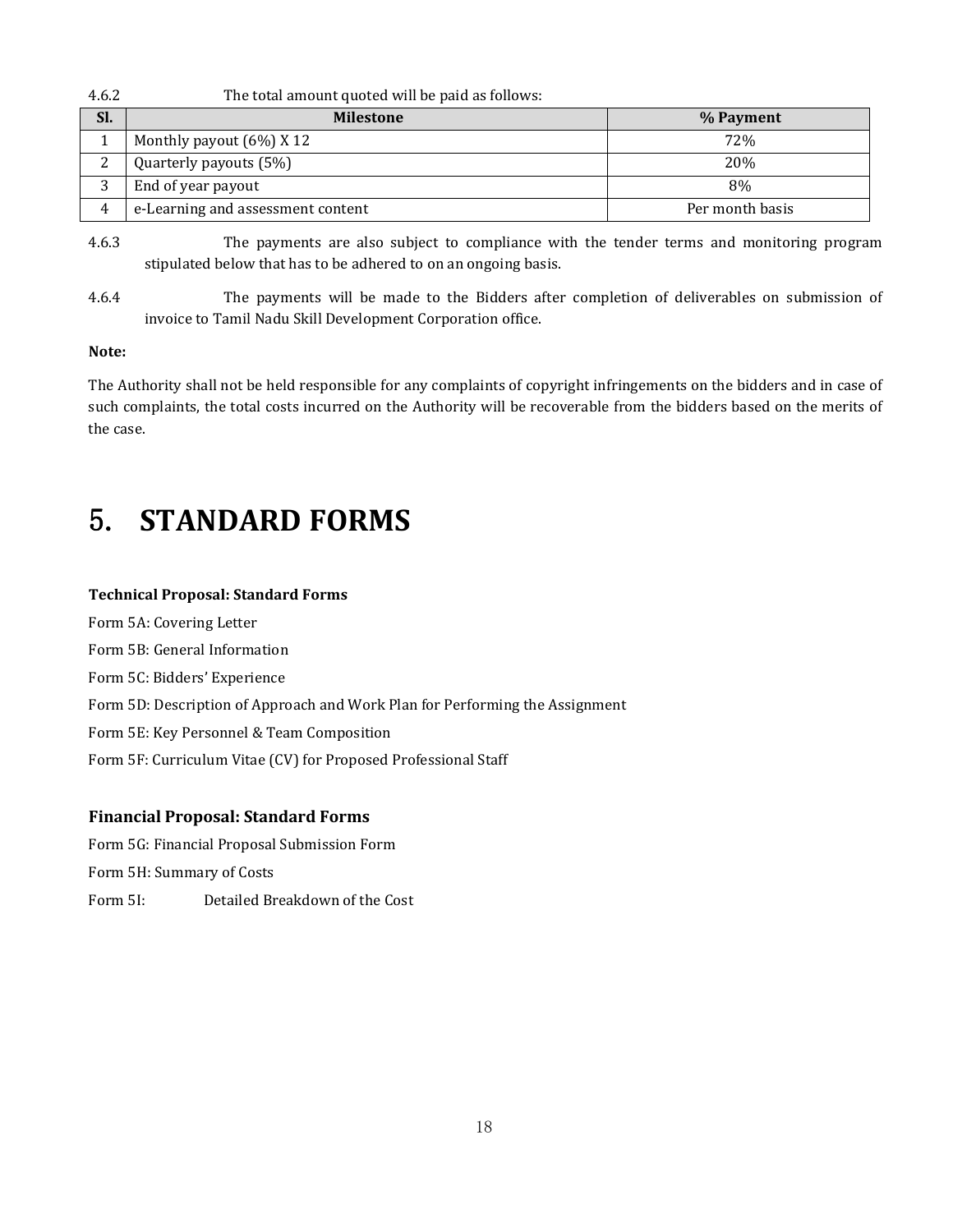# <span id="page-18-0"></span>**Form 5A: Covering Letter**

*(To be submitted on the Bidder's letterhead)* <<Insert Date and location>> To, **Managing Director** Tamil Nadu Skill Development Corporation, 1st Floor, Employment Office, Alandur Rd, Thiru Vi Ka Industrial Estate, Guindy, Chennai, Tamil Nadu - 600032.

Dear Madam/Sir,

Sub: Submission of proposal in response to RFP for <RFP title> and <RFP No.>

We, the undersigned, offer to provide the consulting services for [Insert title of assignment] in accordance with your Request for Proposals (RFP) <RFP No.> dated [Insert Date] and our Proposal. [Select appropriate wording depending on the selection method stated in the RFP]: "We are hereby submitting our Proposal, which includes the Technical Proposal and a Financial Proposal (separately), as specified in RFP document". We hereby declare that:

- a) All the information and statements made in this Proposal are true and we accept that any misinterpretation or misrepresentation contained in this Proposal may lead to our disqualification
- b) Our Proposal shall be valid and remain binding upon us until [insert day, month and year in accordance with Bid Validity Period].
- c) We have no conflict of interest in accordance with the RFP <No.> terms.
- d) We meet the eligibility requirements as stated in RFP <No.>
- e) Our Proposal is binding upon us and subject to any modifications resulting from the Contract negotiations.

We undertake, if our Proposal is accepted and the Contract is signed, to initiate the Services related to the assignment no later than the date finalized by the State of Tamil Nadu upon award of contract.

Yours sincerely,

Signature (of Bidder's authorized representative) {In full and initials}: Full name: {insert full name of authorized representative} Title: {insert title/position of authorized representative} Name of Bidder (company's name): Address: {insert the authorized representative's address} Phone/fax: {insert the authorized representative's phone and fax number, if applicable} Email: {insert the authorized representative's email address}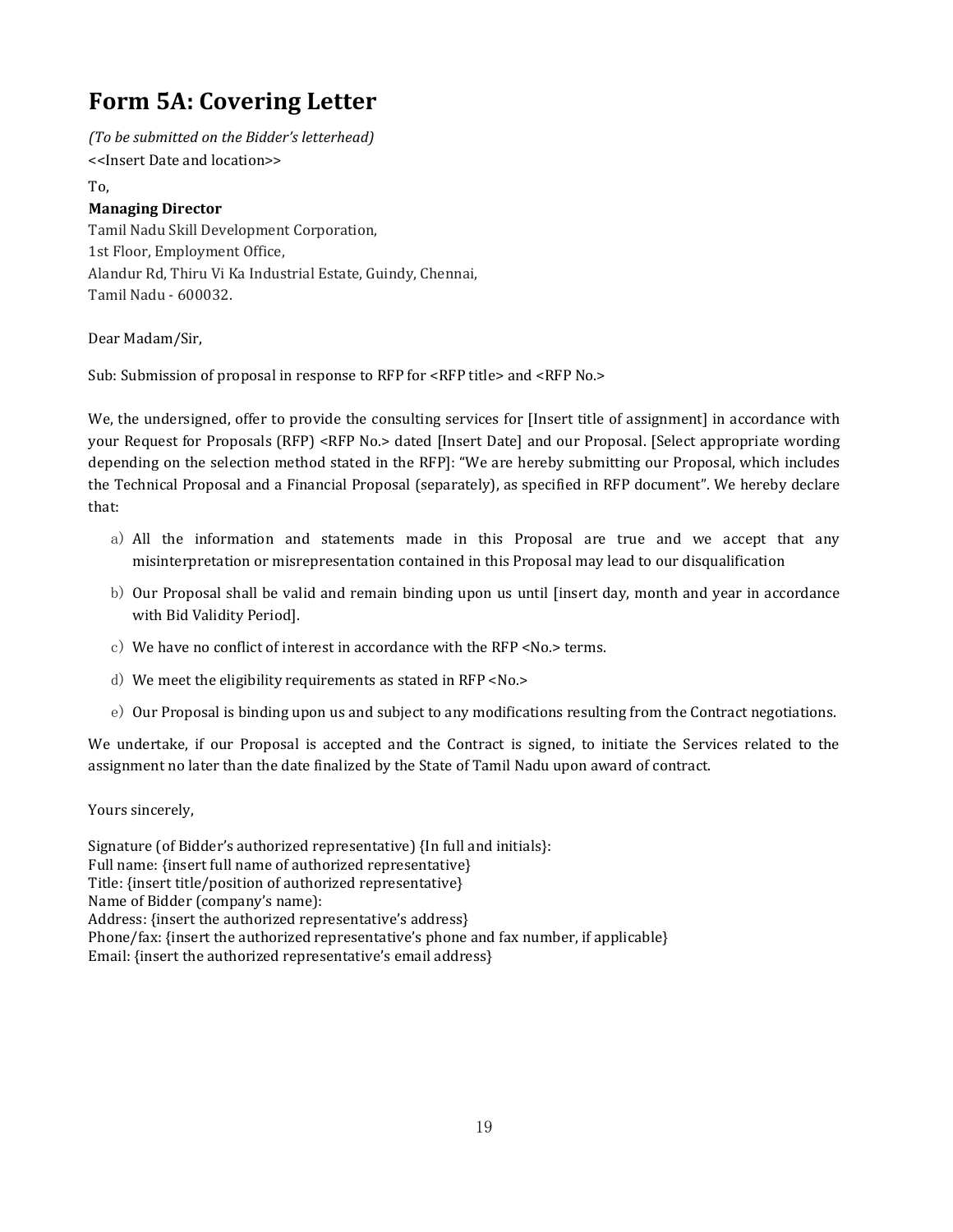# <span id="page-19-0"></span>**Form 5B: General Information**

*Separate forms to be included for the Lead Bidder and for the Consortium Members*

| <b>S. No.</b>    | <b>Particulars</b>                                                                            | <b>Documents to be provided</b>                                                                                                   |  |
|------------------|-----------------------------------------------------------------------------------------------|-----------------------------------------------------------------------------------------------------------------------------------|--|
| 1.               | <b>Details of the Bidder (Firm)</b>                                                           |                                                                                                                                   |  |
|                  | <b>Name</b>                                                                                   |                                                                                                                                   |  |
|                  | <b>Address</b>                                                                                | Please provide local office registration details (if any)                                                                         |  |
|                  | <b>Telephone</b>                                                                              |                                                                                                                                   |  |
|                  | <b>Email</b>                                                                                  |                                                                                                                                   |  |
|                  | Fax                                                                                           |                                                                                                                                   |  |
|                  | Website                                                                                       |                                                                                                                                   |  |
| 2.               | <b>Details of Authorized person</b>                                                           | Please provide the power of attorney or board resolution.                                                                         |  |
| a.               | <b>Name</b>                                                                                   |                                                                                                                                   |  |
| b.               | <b>Address</b>                                                                                |                                                                                                                                   |  |
| c.               | <b>Telephone / Email</b>                                                                      |                                                                                                                                   |  |
| 3.               | <b>Registration Details</b>                                                                   |                                                                                                                                   |  |
| a.               | Copy of Incorporation Certificate of the firm to be provided<br>Date of Incorporation of Firm |                                                                                                                                   |  |
| b.               | <b>PAN and GST number</b>                                                                     | Copy of PAN & GST                                                                                                                 |  |
| $\overline{4}$ . | <b>Company Profile and Strength</b><br>Company background and history<br>п                    |                                                                                                                                   |  |
|                  |                                                                                               | No. of full-time employees (documents showing number of<br>п<br>employees on payroll as of 30th November 2021)                    |  |
| 5.               | <b>Annual Turnover of last three</b><br>years                                                 | Audited Balance Sheets of last three financial years indicating Annual<br>Turnover certified by Statutory Auditor to be attached. |  |
| 7.               | Any other relevant information                                                                |                                                                                                                                   |  |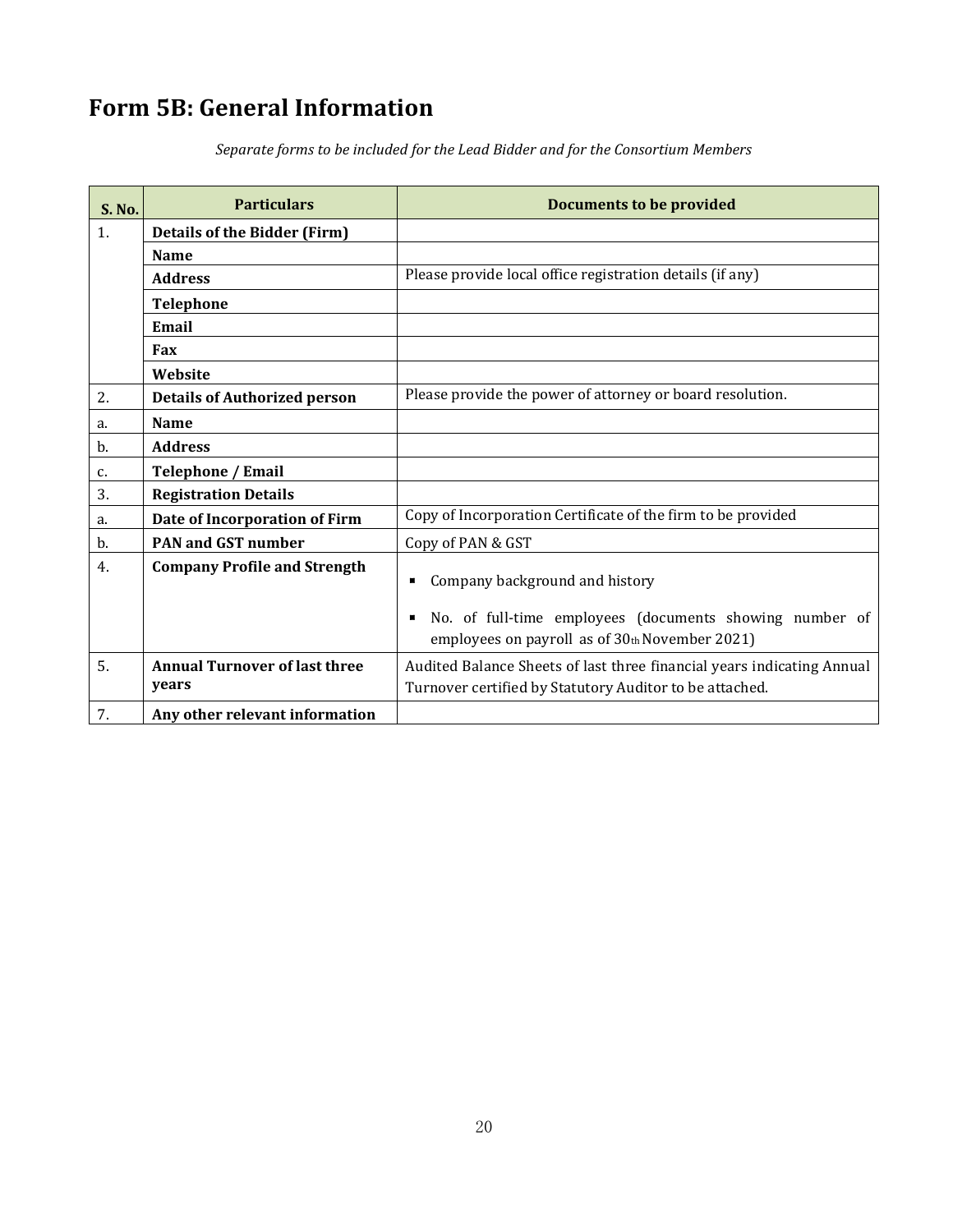# <span id="page-20-0"></span>**Form 5C: Bidder's Experience**

[Using the format below, provide information on each assignment for which your firm was legally contracted either individually as a corporate entity for carrying out consulting services similar to the ones requested under this assignment.

- Exhibit projects with copy of proof of experience as per the required evaluation criteria.
- The proof of experience may include Work Order/ Engagement Letter/ Contract Agreement / Master Service Agreement and Client Satisfactory Work certificate / Completion Certificate from the client / Self certificate signed by the Authorised Signatory (where specified in this document) in whose name the Power of Attorney / Board Resolution has been issued.
- The supporting documents furnished by the Bidder as proof of experience should clearly cover the key aspects (e.g., contract value, start/ end date/ scope etc.) as per the prescribed evaluation criteria.
- Please limit the description of each project to one A4 size sheet of paper. Descriptions exceeding this shall not *be considered for evaluation.*

| <b>Assignment Name:</b>                                                      | Contract (in INR in Crore)                   |
|------------------------------------------------------------------------------|----------------------------------------------|
| Country:<br>Location within country:                                         | Duration of assignment (months):             |
| <b>Name of Client:</b>                                                       | Total No. of staff-months of the assignment: |
| <b>Start Date (Month/Year): Completion</b><br>Date (Month/Year):             | <b>Name of Lead Partner:</b>                 |
| Description of Project:                                                      |                                              |
| Description of actual services provided by your staff within the assignment: |                                              |

**Firm's Name:**

**Authorized Signature: Note:**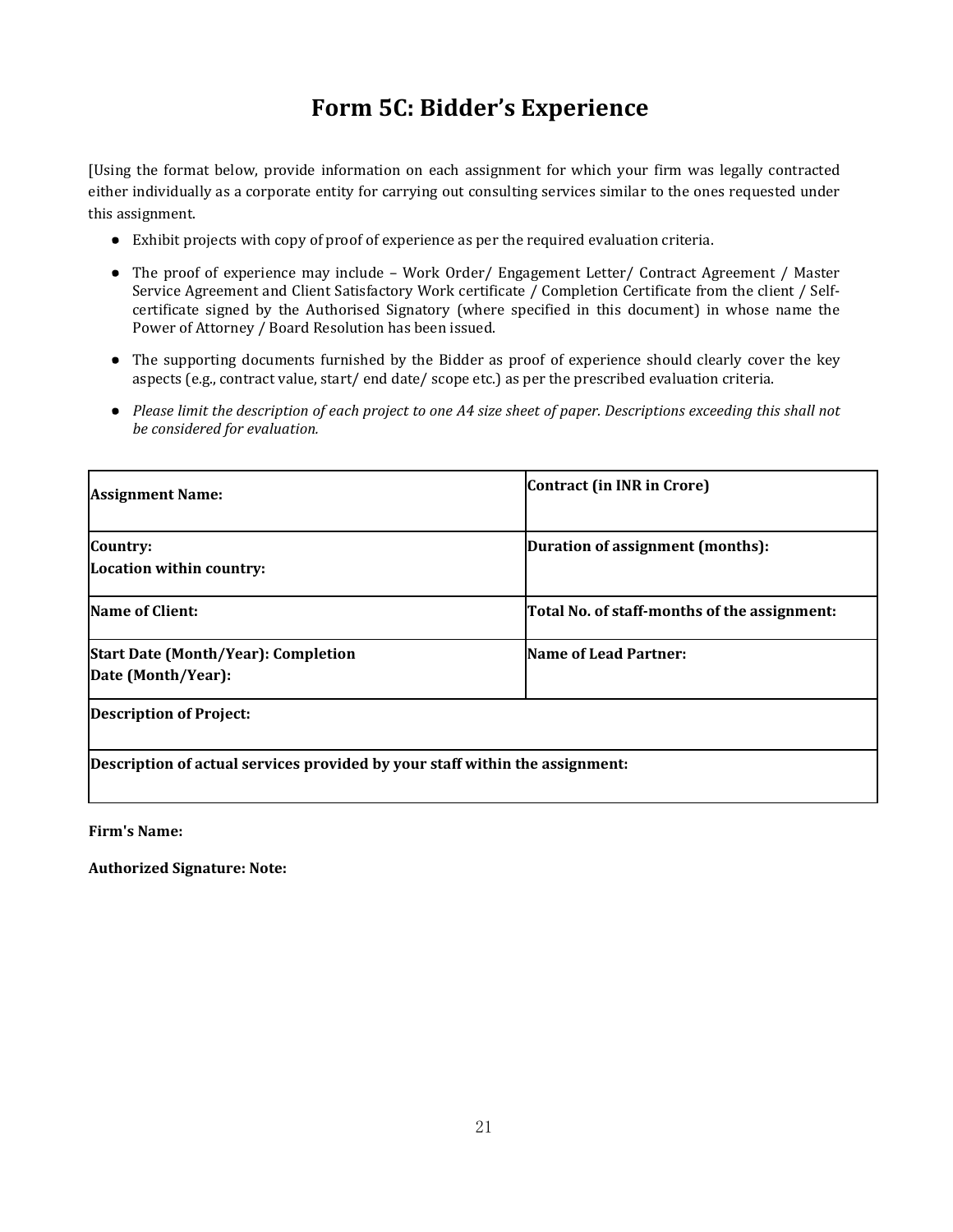# <span id="page-21-0"></span>**Form 5D: Description of Approach and Work Plan for Performing the Assignment**

Technical approach and work plan are key components of the Technical Proposal. The Bidder will present their Technical Proposal (items a, b and c below) in no more than 10 pages (A-4 size, minimum 10 font size). The page count does not include the Forms.

- a) Technical Approach and Methodology,
- b) Work Plan, and
- c) Organization and Staffing,

**Technical Approach and Methodology:** In this section the Bidder should explain the understanding of the assignment, approach to the services and methodology for carrying out the activities. The Bidder should highlight any challenges anticipated in delivering a programme of this nature and discuss proposed approaches to overcome the challenges and meet the requirements of the assignment.

**Work Plan:** In this section the Bidder should describe the overall work plan for the activities of the assignment and a detailed work plan for various phases of assignment. The work plan must demonstrate understanding of the scope of work and ability to translate the scope into a feasible working plan.

**Organization and Staffing:** In this section the Bidder should briefly discuss the structure, composition, roles and responsibility of the Bidder's team and how the team will drive the programme implementation.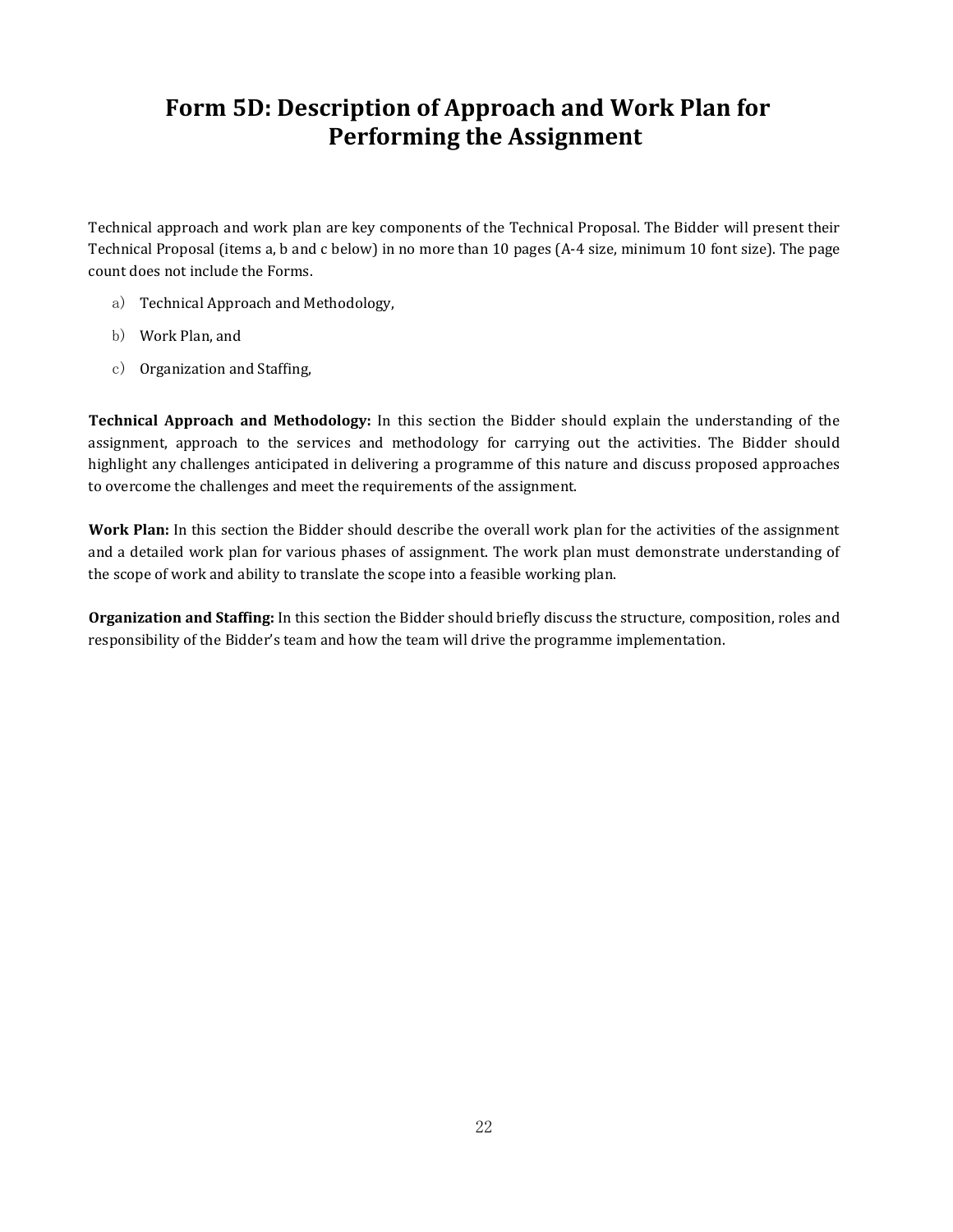| S. No. | <b>Name</b> | <b>Proposed Position</b> | Year, Qualification<br>& Institution | <b>Key summary of</b><br>profile meeting the<br>required professional<br>experience |
|--------|-------------|--------------------------|--------------------------------------|-------------------------------------------------------------------------------------|
|        |             |                          |                                      |                                                                                     |
|        |             |                          |                                      |                                                                                     |

# <span id="page-22-0"></span>**Form 5E: Key Personnel & Team Composition**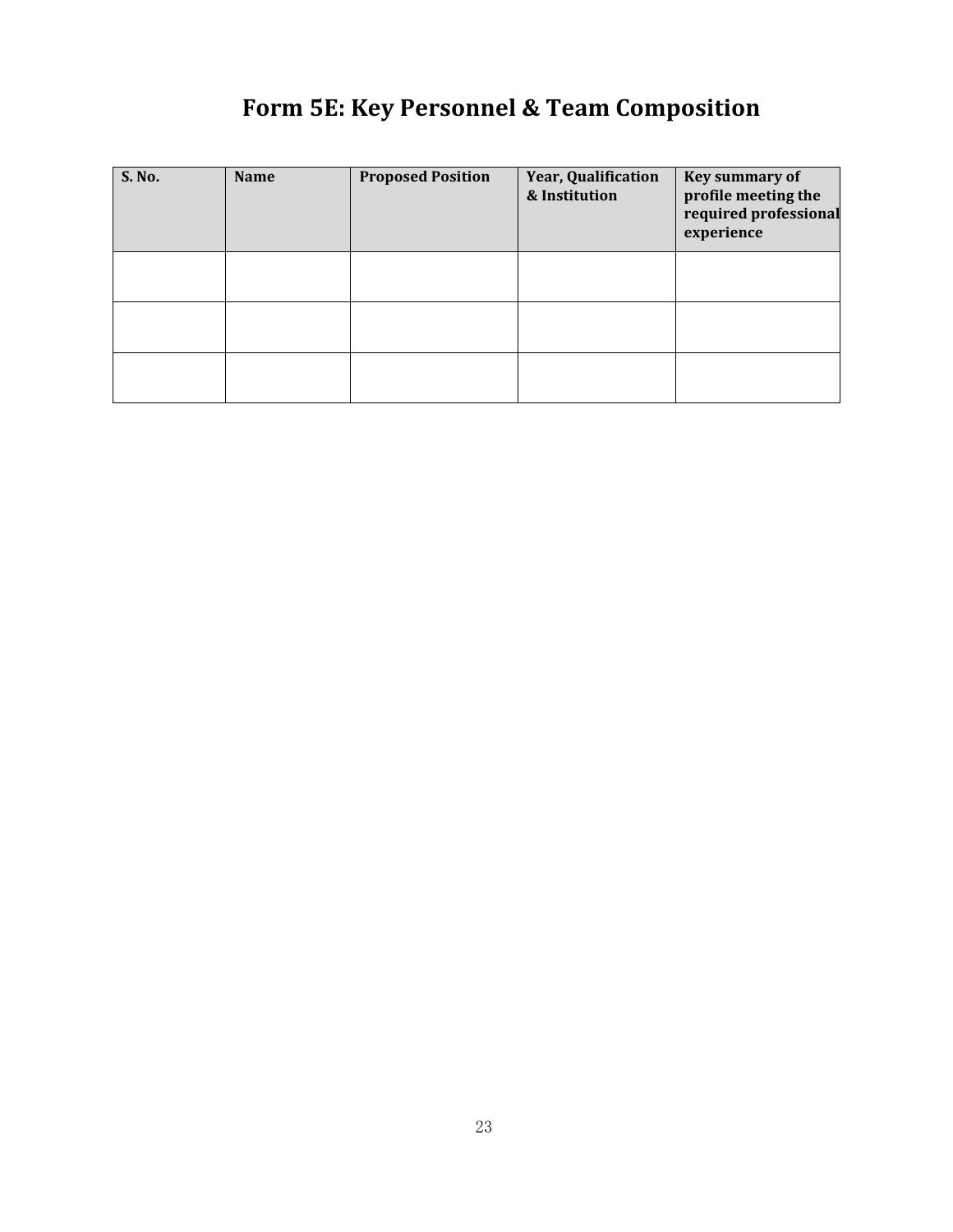# **Form 5F: Curriculum Vitae (CV) of Professional Staff**

| 1.  | Proposed position                          |                        |                                                                    |         |                 |  |
|-----|--------------------------------------------|------------------------|--------------------------------------------------------------------|---------|-----------------|--|
| 2.  | Name of staff                              |                        | [First] [Middle] [Surname]                                         |         |                 |  |
| 3.  | Date of birth                              |                        |                                                                    |         |                 |  |
| 4.  | Profile Brief (in 50-75 words)             |                        |                                                                    |         |                 |  |
|     |                                            |                        |                                                                    |         |                 |  |
|     |                                            |                        |                                                                    |         |                 |  |
|     |                                            |                        |                                                                    |         |                 |  |
|     |                                            |                        |                                                                    |         |                 |  |
| 5.  | Nationality                                |                        |                                                                    |         |                 |  |
| 6.  | Education                                  |                        |                                                                    |         |                 |  |
|     |                                            |                        |                                                                    |         |                 |  |
|     |                                            |                        |                                                                    |         |                 |  |
|     |                                            |                        |                                                                    |         |                 |  |
| 7.  | Membership of Professional Organizations & |                        |                                                                    |         |                 |  |
|     | Publications                               |                        |                                                                    |         |                 |  |
| 8.  | <b>Countries of Work Experience</b>        |                        |                                                                    |         |                 |  |
|     |                                            |                        |                                                                    |         |                 |  |
| 9.  | Languages                                  | Language               | Proficiency (good/fair/poor)                                       |         |                 |  |
|     |                                            | English                | Speaking                                                           | Reading | Writing         |  |
|     |                                            |                        |                                                                    |         |                 |  |
|     |                                            |                        |                                                                    |         |                 |  |
|     |                                            | Name of the            | Position held                                                      |         | Duration        |  |
| 10. | <b>Employment Record</b>                   | Organization           |                                                                    |         |                 |  |
|     |                                            |                        |                                                                    |         | YYYY to present |  |
|     |                                            |                        |                                                                    |         |                 |  |
|     |                                            |                        |                                                                    |         |                 |  |
| 11. | Previous Relevant work                     |                        | [Among the assignments in which the Staff has been involved,       |         |                 |  |
|     | experience that best                       |                        | indicate the following information for those assignments that best |         |                 |  |
|     | illustrates capability to handle           |                        | illustrate staff capability to handle the tasks assigned]          |         |                 |  |
|     | the task assigned                          | Year:                  | Name of assignment or project:                                     |         |                 |  |
|     |                                            | Location:              |                                                                    |         |                 |  |
|     |                                            | Client:                |                                                                    |         |                 |  |
|     |                                            | Project Cost:          |                                                                    |         |                 |  |
|     |                                            | Main project features: |                                                                    |         |                 |  |
|     |                                            |                        |                                                                    |         |                 |  |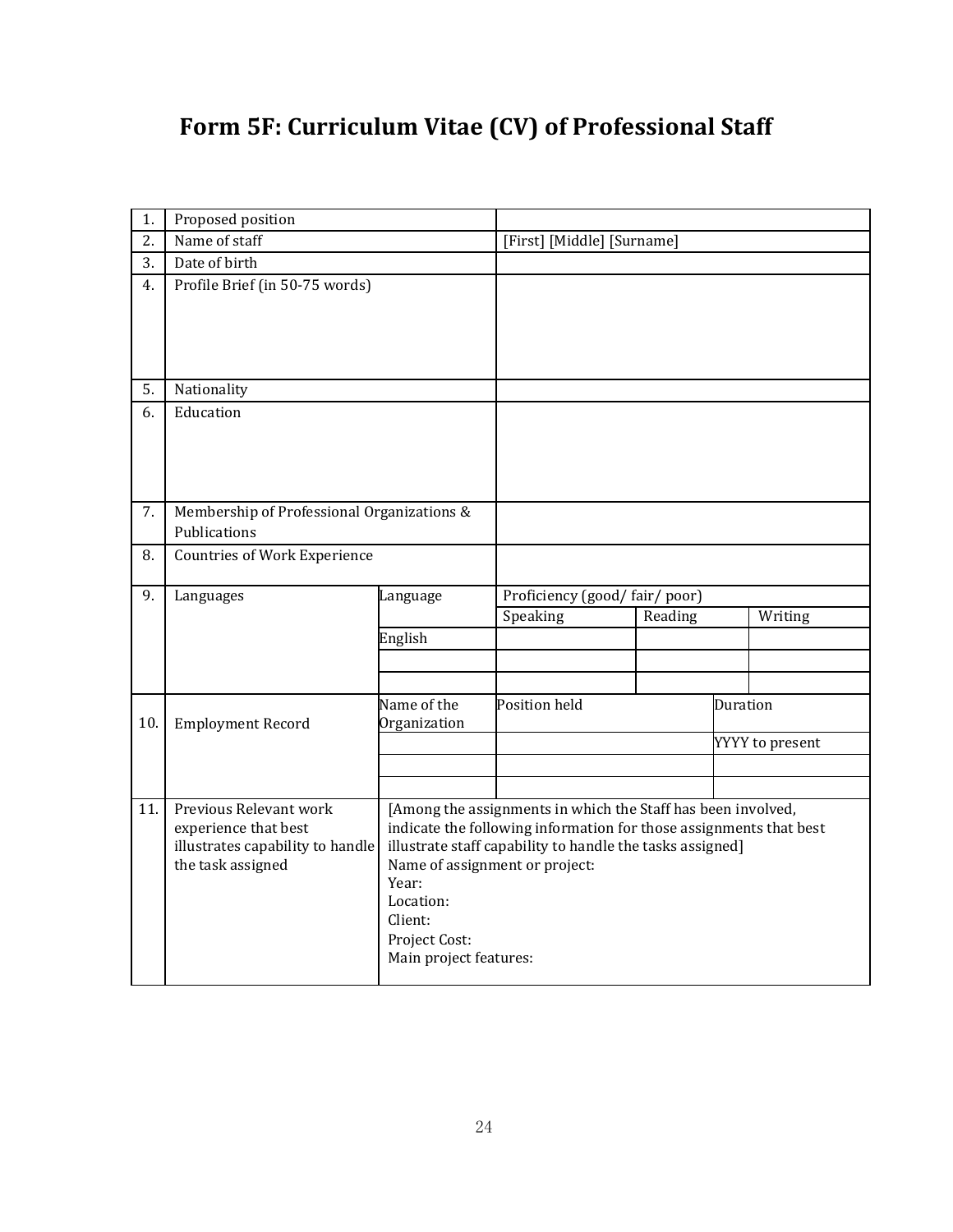# <span id="page-24-0"></span>**Form 5G: Inputs on the ToR and on Counterpart Staff and Facilities provided by Client**

### <span id="page-24-1"></span>**A: On the Terms of Reference**

- 1.
- 2.
- 3.

## <span id="page-24-2"></span>**B: On the data, services and facilities to be provided by the client**

- 1.
- 2.
- 3.

## <span id="page-24-3"></span>**C: On Technical Proposal**

- 1.
- 2.
- 
- 3.

## <span id="page-24-4"></span>**D: General Comments**

- 1.
- 2.
- 3.
-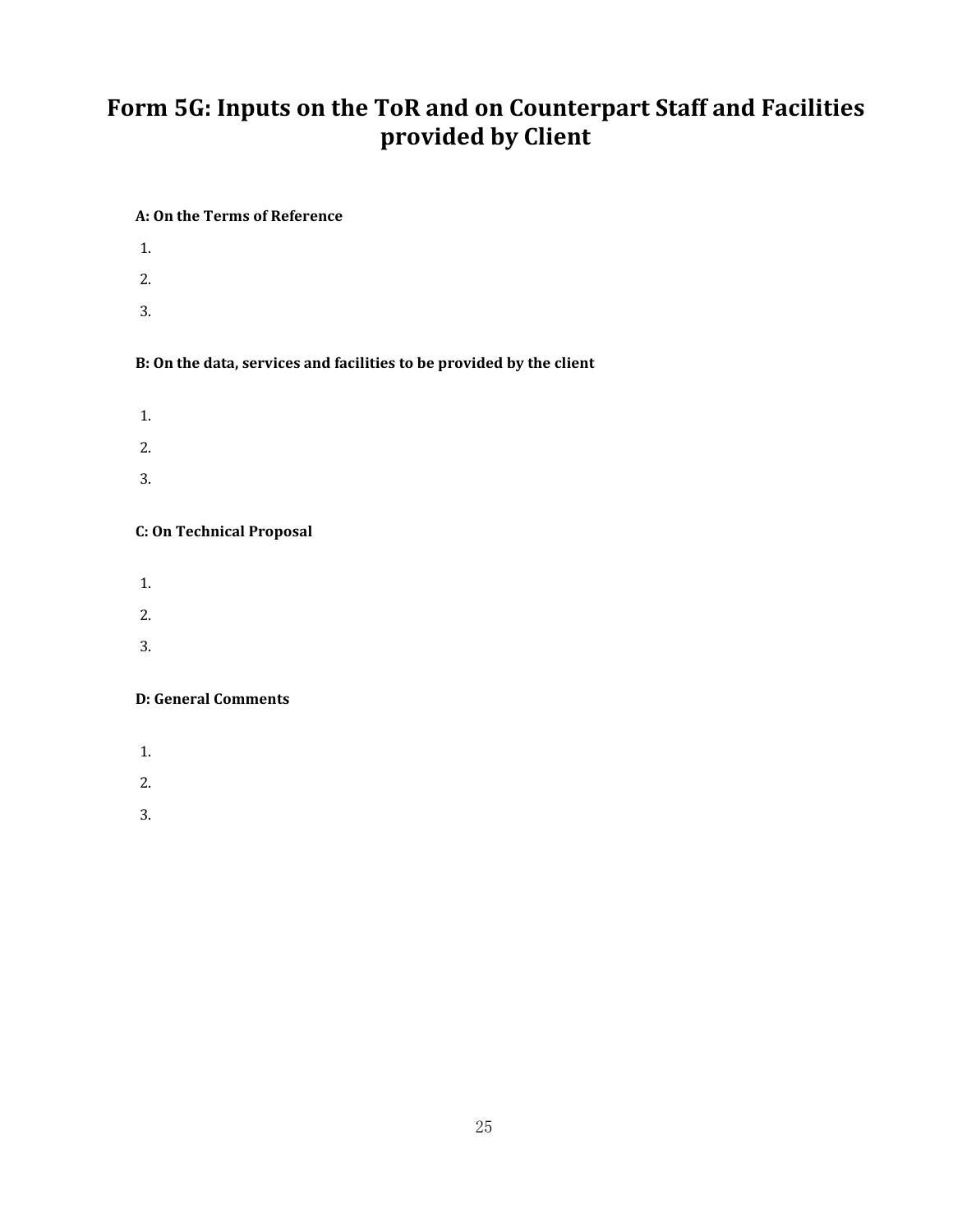# <span id="page-25-0"></span>**Form 5H: Financial Proposal Submission Form**

[Location] [Date]

To:

Dear Sir/ Madam,

**Subject:** Submission of financial proposal in response to RFP for <RFP title> and <RFP No.>

We, the undersigned, offer to provide the services for [name of assignment] in accordance with your Request for Proposal dated [date]. Our attached Financial Proposal is for the sum of [amount(s) in words and figures] for undertaking the assignment as per the Terms & Conditions enclosed.

Our Financial Proposal shall be binding upon us subject to the modifications resulting from arithmetic correction, if any, up to expiration of the validity period of the Proposal, i.e. [date].

We undertake that, in competing for (and, if the award is made to us, in executing) the above contract, we will strictly observe the laws against fraud and corruption in force in India namely ― Prevention of Corruption Act 1988.

We understand you are not bound to accept any Proposal you receive. Yours

sincerely,

Authorized Signature [In full and initials]: Name and Title of Signatory: Name of Firm and Address: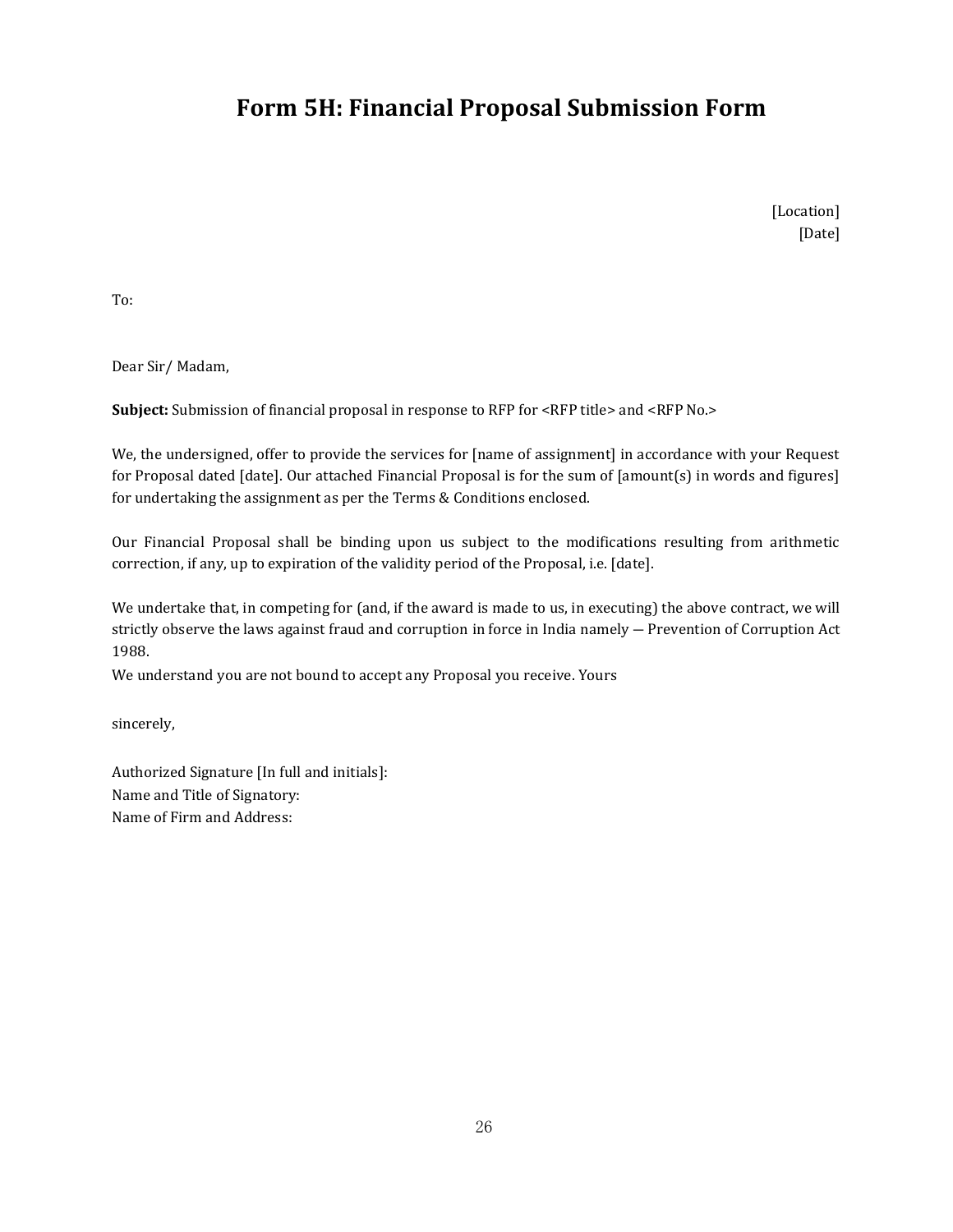# <span id="page-26-0"></span>**Form 5I: Summary of Costs**

| Sr.<br>No.                         | <b>Phases</b>    | <b>Total Costs (in INR, number)</b> |
|------------------------------------|------------------|-------------------------------------|
| 1.                                 | Phase - 1        |                                     |
| 2.                                 | <b>Phase - 2</b> |                                     |
| 3.                                 | Phase $-3$       |                                     |
| 4.                                 | Phase - 4        |                                     |
| <b>Total Fees (in INR, number)</b> |                  |                                     |
| <b>Total Fees (in INR, words)</b>  |                  |                                     |

Authorized Signature:

Name & Designation of Signatory:<br>Note:<br>Note:

- 1. The sum of Total fees for each Phase should equal the total consultancy fee quoted under Form 5G.
- 2. While the Bidders are free to quote average monthly fee rate for various Phases for Core Team and Subject Matter Advisor Pool, the Authority reserves the right to seek clarifications in case variations in the above rate, over the various Phases, are beyond explicable limits.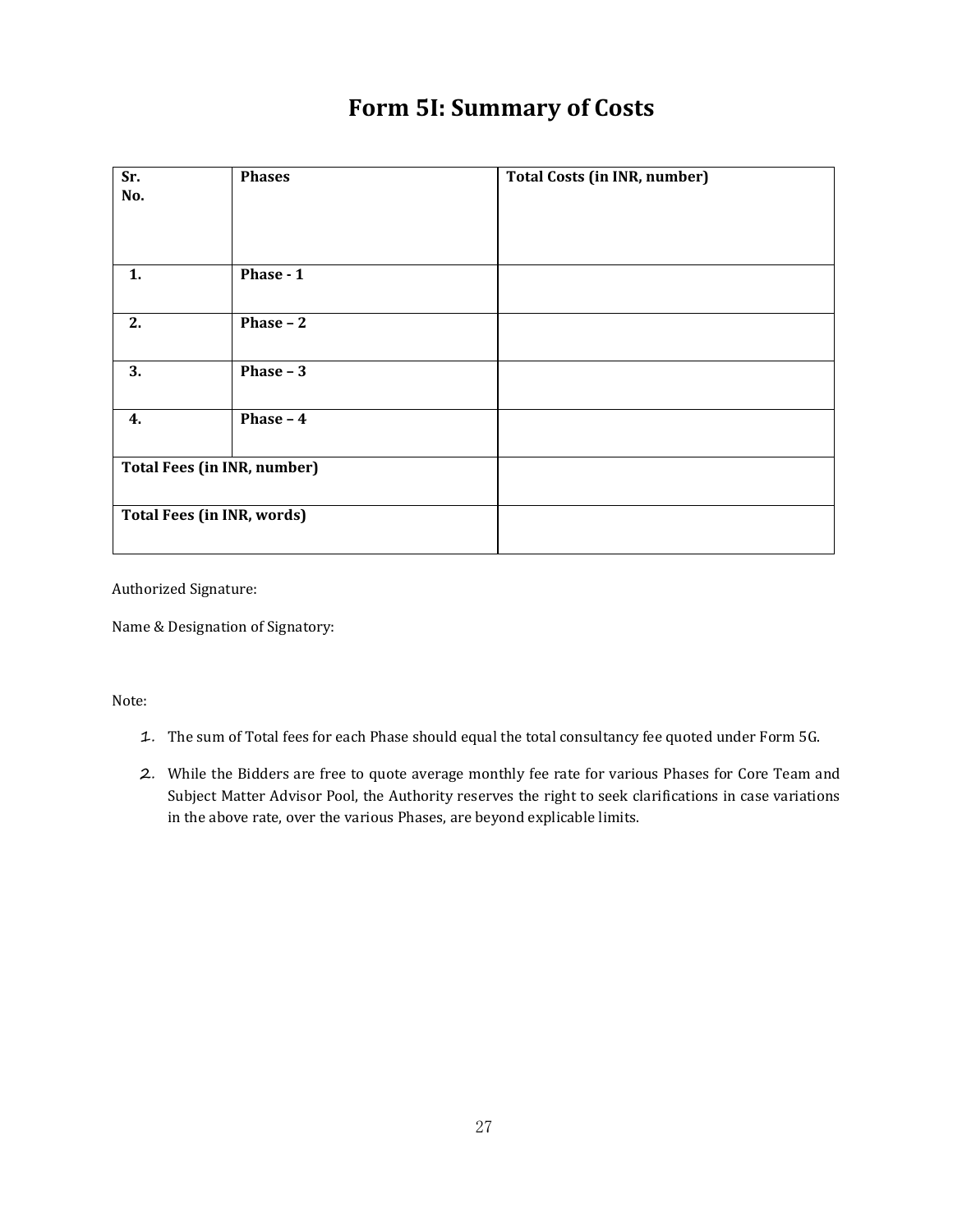| Sr.<br>No.       | <b>Description</b>                            | Per Person-Month<br>Rate (in INR) | <b>Person-Months</b><br>(in INR) | <b>Total Amounts</b><br>(in INR) |  |
|------------------|-----------------------------------------------|-----------------------------------|----------------------------------|----------------------------------|--|
|                  |                                               |                                   |                                  |                                  |  |
| 1.               | A. Project Team Positions                     |                                   |                                  |                                  |  |
| $\mathbf{1}$     |                                               |                                   |                                  |                                  |  |
| $\sqrt{2}$       |                                               |                                   |                                  |                                  |  |
| $\overline{3}$   |                                               |                                   |                                  |                                  |  |
| $\overline{4}$   |                                               |                                   |                                  |                                  |  |
| $\overline{5}$   |                                               |                                   |                                  |                                  |  |
| $\boldsymbol{6}$ |                                               |                                   |                                  |                                  |  |
| $\overline{7}$   |                                               |                                   |                                  |                                  |  |
| $\, 8$           |                                               |                                   |                                  |                                  |  |
| $\overline{9}$   |                                               |                                   |                                  |                                  |  |
|                  |                                               |                                   |                                  |                                  |  |
| 2.               | <b>B. Out of Pocket Expenditure</b><br>(OPEs) |                                   |                                  |                                  |  |
| 3.               | C. GST (as applicable)                        |                                   |                                  |                                  |  |
| $(A+B+C)$        | <b>Total Fees (in INR, Number)</b>            |                                   |                                  |                                  |  |
| $(A+B+C)$        | <b>Total Fees (in INR, Words)</b>             |                                   |                                  |                                  |  |

# <span id="page-27-0"></span>**Form 5J: Detailed Breakdown of Cost**

Note: In case of extension of project for subsequent years or in case of addition of scope, the "Per Person-Month Rate" costs specified in the table above shall be used as the basis for discussions.

Authorized Signature:

Name & Designation of Signatory: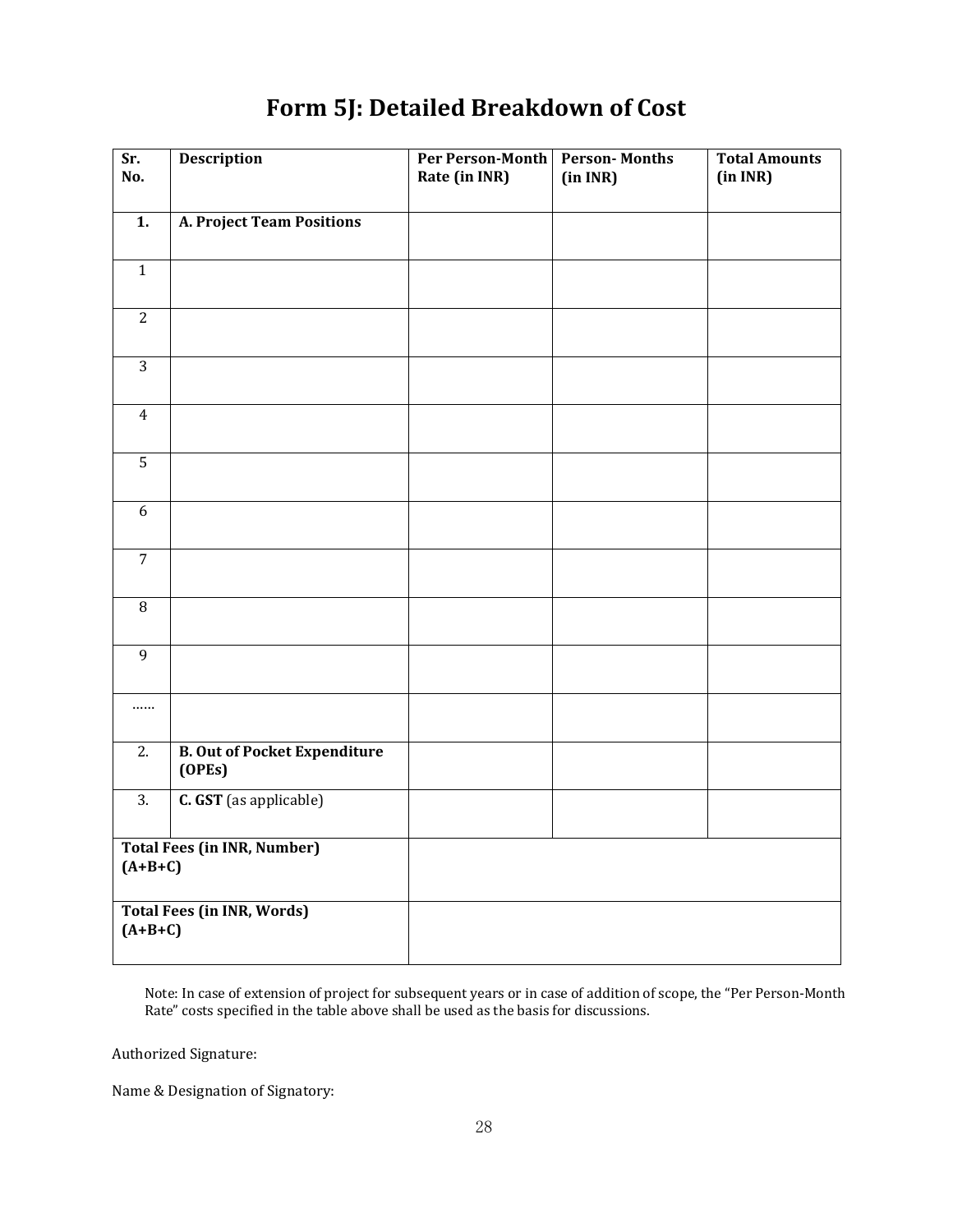# <span id="page-28-0"></span>**Form 5K: Format of Bank Guarantee for Performance Security**

### <span id="page-28-1"></span>(To be stamped in accordance with Stamp Act)

(Name of Bank) hereby agree unequivocally and unconditionally to pay at Chennai within 48 hours on demand in writing from the Samagra Shiksha, School Education Department, Government of Tamil Nadu (hereinafter referred to as Samagra Shiksha office) or any Officer authorized by it in this behalf, of any amount up to and not exceeding Rs. ….. (Rupees only) (an amount equivalent to 5% of the awarded Fees) to the said Samagra Shiksha office on behalf of (hereinafter referred to as Bidder) who have undertaken to Samagra Shiksha office to provide <Name of the Assignment from Assignment>. This guarantee is irrevocable and shall be valid and binding on this Bank up to and including (date corresponding to three months from the date of execution of the Agreement) and shall not be terminable by notice or any change in the constitution of the Bank or the form of contract or by any other reasons whatsoever and out liability hereunder shall not be impaired or discharged by any extension of time or variations or alternations made, given, concerned or agreed with or without our knowledge or consent, by or between parties to the said within written contract.

In case any dispute arising out of or in connection with the encashment of Bank Guarantee, the courts in Chennai will have jurisdiction.<br>We (name of the Bank) do hereby irrevocably undertake to, without any reference to the

Bidder or any other person and irrespective of the fact whether any dispute is pending between Samagra Shiksha office and the Bidder before any court or tribunal or arbitrator relating thereto, pay the amount due and payable under this guarantee without any demur, merely on a demand from Samagra Shiksha office stating that the amount claimed is due by way of loss suffered by reason of any breach by the said Bidder of any the terms and conditions contained in the said RFP and other communications or by reason of the said Bidder's failure to perform the covenants of the same. Any such demand made on the Bank shall be conclusive, absolute and unequivocal as regards the amount due and payable by the Bank under this guarantee.

Place: Signature is a state of the state of the state of the state of the Signature is stated to the state of the state of the state of the state of the state of the state of the state of the state of the state of the stat

Date: The contract of the contract of the contract of the contract of the contract of the contract of the contract of the contract of the contract of the contract of the contract of the contract of the contract of the cont

Banker's Rubber Seal and Full Address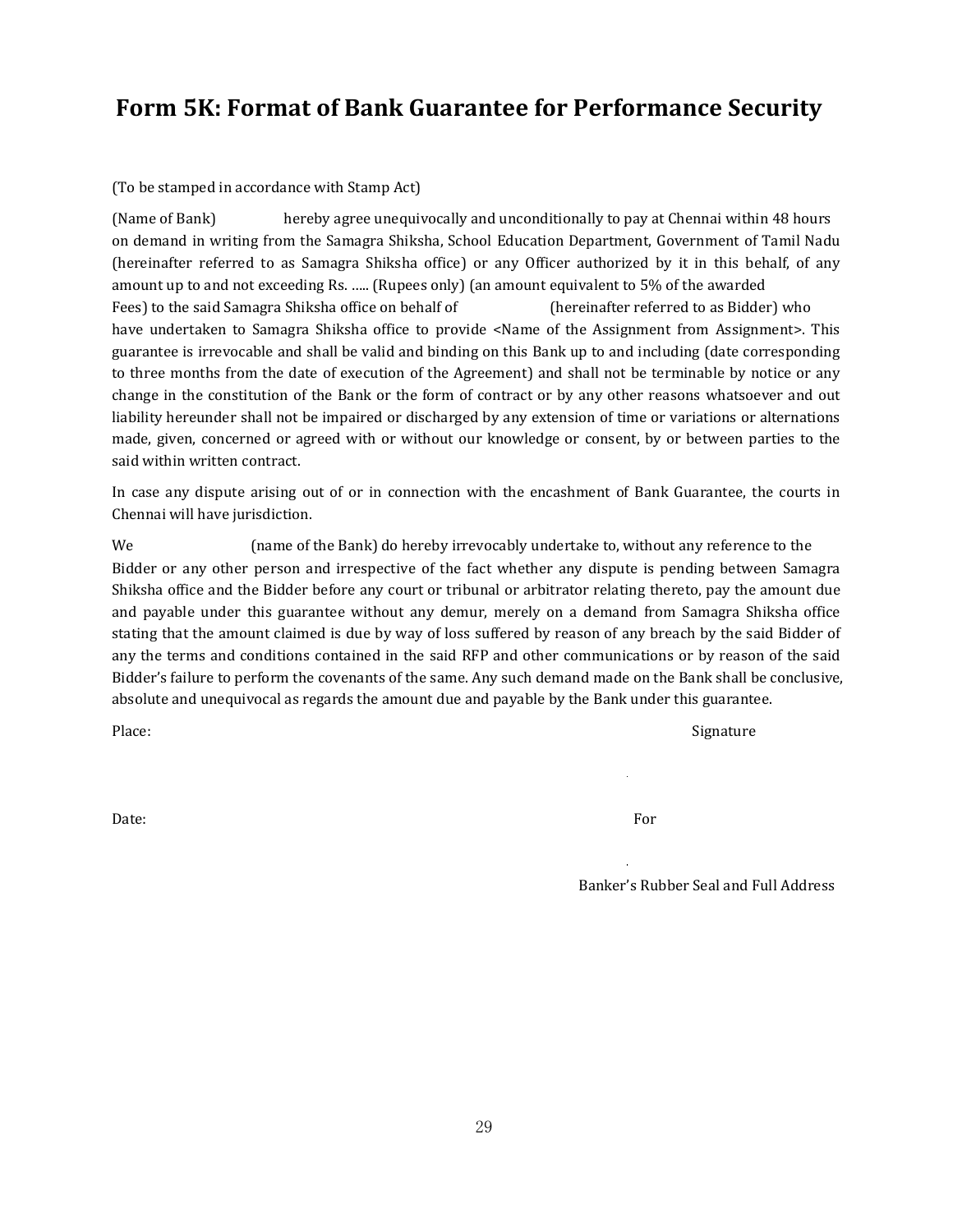# **Annexure 1: Details of Students, Batches, Faculty**

**Student Strength**

|                    | ັ            |                  |              |         |        |                  |        |  |
|--------------------|--------------|------------------|--------------|---------|--------|------------------|--------|--|
|                    |              | FY22-23          |              | FY23-24 |        | FY24-25          |        |  |
|                    |              | English          | Tamil        | English | Tamil  | Tamil<br>English |        |  |
|                    |              | Medium           | Medium       | Medium  | Medium | Medium           | Medium |  |
|                    | Class        |                  |              |         |        |                  |        |  |
|                    | 11           | 40               | 40           | 40      | 40     | 40               | 40     |  |
| Engineerin   Class |              |                  |              |         |        |                  |        |  |
| g                  | 12           | 20               | 20           | 40      | 40     | 40               | 40     |  |
|                    | Droppe       |                  |              |         |        |                  |        |  |
|                    | r            | 20               | 20           | 40      | 40     | 40               | 40     |  |
|                    | Class        |                  |              |         |        |                  |        |  |
|                    | 11           | 40               | 40           | 40      | 40     | 40               | 40     |  |
| Medicine           | Class        |                  |              |         |        |                  |        |  |
|                    | 12           | 20               | 20           | 40      | 40     | 40               | 40     |  |
|                    | Droppe       |                  |              |         |        |                  |        |  |
|                    | r            | 20               | 20           | 40      | 40     | 40               | 40     |  |
|                    | Class        |                  |              |         |        |                  |        |  |
|                    | 11           | 40               | 40           | 40      | 40     | 40               | 40     |  |
| Commerce           | Class        |                  |              |         |        |                  |        |  |
|                    | 12           | 40               | 40           | 40      | 40     | 40               | 40     |  |
|                    | Droppe       |                  |              |         |        |                  |        |  |
|                    | r            |                  |              | NA      |        |                  |        |  |
| Foundatio          | Class 9      | $\boldsymbol{0}$ | $\mathbf{0}$ | 40      | 40     | 40               | 40     |  |
| $\mathbf n$        | Class        |                  |              |         |        |                  |        |  |
|                    | 10           | $\theta$         | $\theta$     | 40      | 40     | 40               | 40     |  |
|                    | <b>TOTAL</b> | 240              | 240          | 400     | 400    | 400              | 400    |  |

# **Teachers to be trained through video-conferencing**

|  |                        | FY22-23 |        | FY23-24 |        | FY24-25 |        |  |
|--|------------------------|---------|--------|---------|--------|---------|--------|--|
|  |                        | English | Tamil  | English | Tamil  | English | Tamil  |  |
|  |                        | Medium  | Medium | Medium  | Medium | Medium  | Medium |  |
|  | Physics                | 25      | 25     | 25      | 25     | 25      | 25     |  |
|  | Chemistry              | 25      | 25     | 25      | 25     | 25      | 25     |  |
|  | Maths                  | 25      | 25     | 25      | 25     | 25      | 25     |  |
|  | Zoology                |         |        |         |        |         |        |  |
|  |                        |         |        |         |        |         |        |  |
|  | Engineering Commerce   |         |        |         |        |         |        |  |
|  | Accountancy /<br>Maths |         |        |         |        |         |        |  |
|  | Ir. Science            |         |        |         |        |         |        |  |
|  | Ir. Maths              |         |        |         |        |         |        |  |